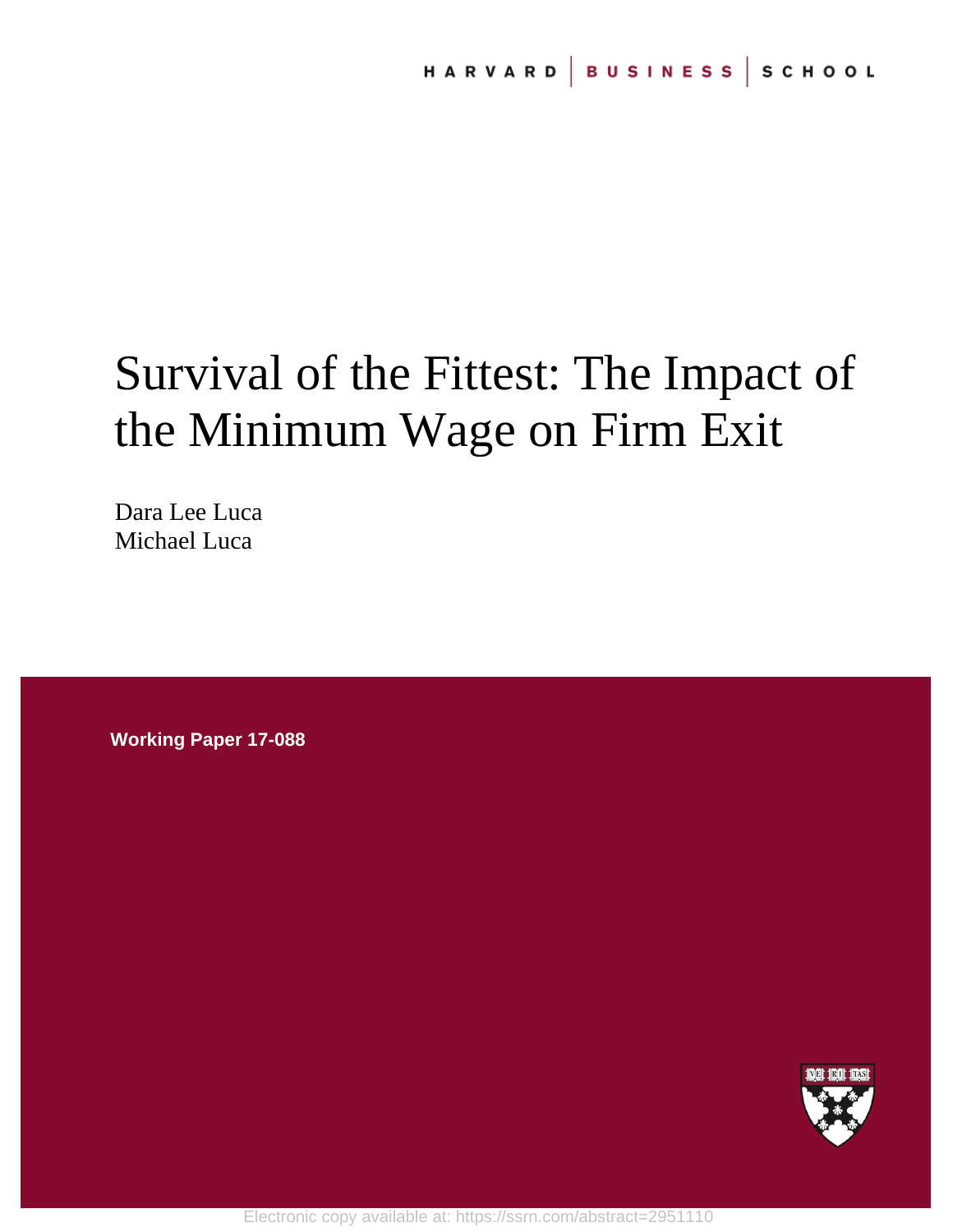# Survival of the Fittest: The Impact of the Minimum Wage on Firm Exit

Dara Lee Luca Mathematica Policy Research

Michael Luca Harvard Business School

**Working Paper 17-088**

Copyright © 2017 by Dara Lee Luca and Michael Luca

Working papers are in draft form. This working paper is distributed for purposes of comment and discussion only. It may not be reproduced without permission of the copyright holder. Copies of working papers are available from the author.

Electronic copy available at: https://ssrn.com/abstract=2951110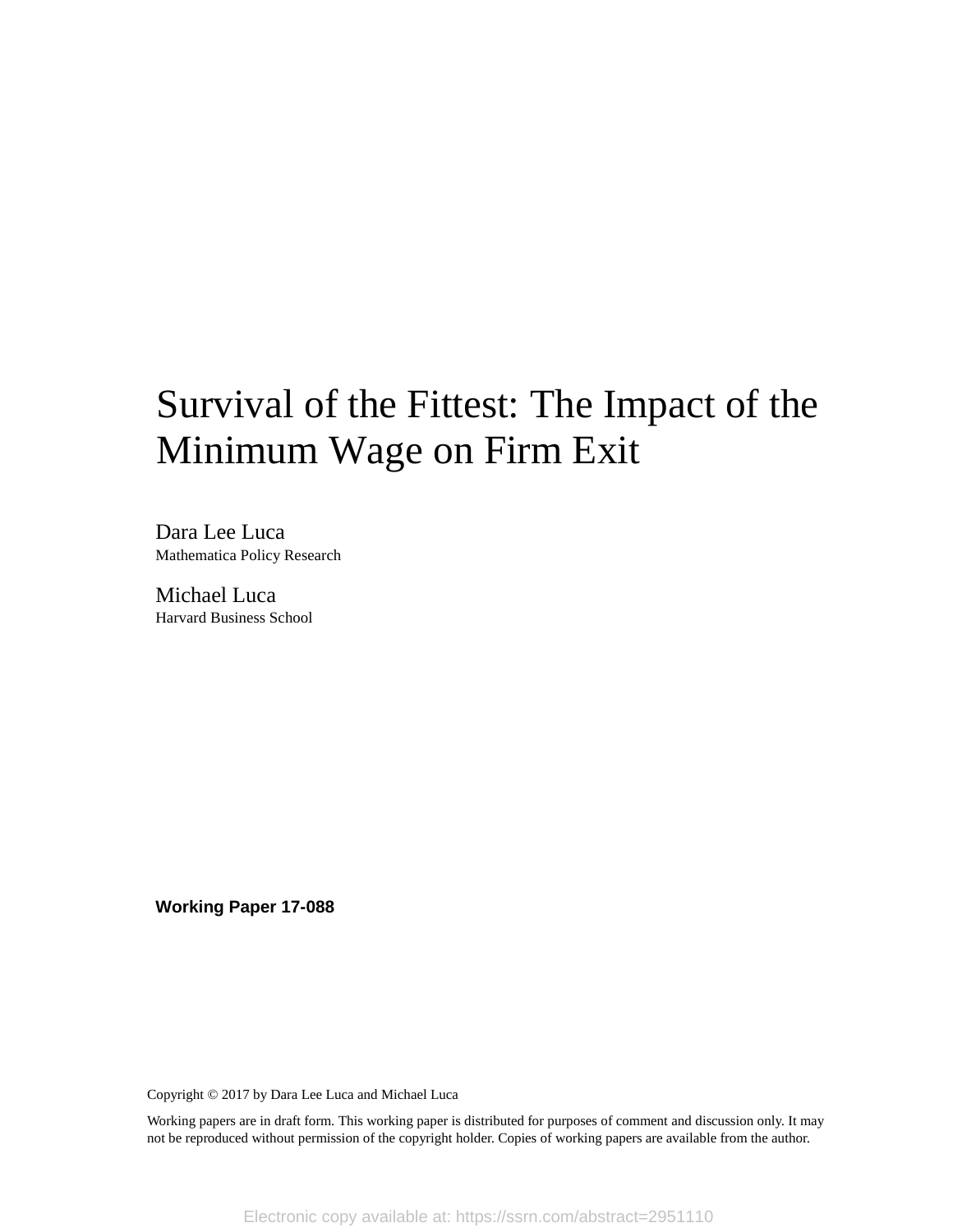Survival of the Fittest: The Impact of the Minimum Wage on Firm  $Exit^*$ 

Dara Lee Luca† and Michael Luca‡

#### April 2017

#### Abstract

We study the impact of the minimum wage on firm exit in the restaurant industry, exploiting recent changes in the minimum wage at the city level. The evidence suggests that higher minimum wages increase overall exit rates for restaurants. However, lower quality restaurants, which are already closer to the margin of exit, are disproportionately impacted by increases to the minimum wage. Our point estimates suggest that a one dollar increase in the minimum wage leads to a 14 percent increase in the likelihood of exit for a 3.5-star restaurant (which is the median rating), but has no discernible impact for a 5-star restaurant (on a 1 to 5 star scale).

 $\overline{a}$ 

<sup>\*</sup> We thank Susan Athey, Carl Bialik, Weijia Dai, Hilary Hoynes, Larry Katz, Hyunjin Kim, Kevin Lang, Luther Lowe, Andrei Shleifer, and seminar participants at the AEA conference for valuable feedback. We thank Stephanie Chan for providing excellent research assistance for this project. Data access, funding, and support were provided by Yelp as part of an economic research initiative with the company. Funding and the ability to publish were not tied to the results of this analysis. All remaining errors are our own.

<sup>†</sup> Mathematica Policy Research, DLeeLuca@mathematica-mpr.com

<sup>‡</sup> Harvard Business School, mluca@hbs.edu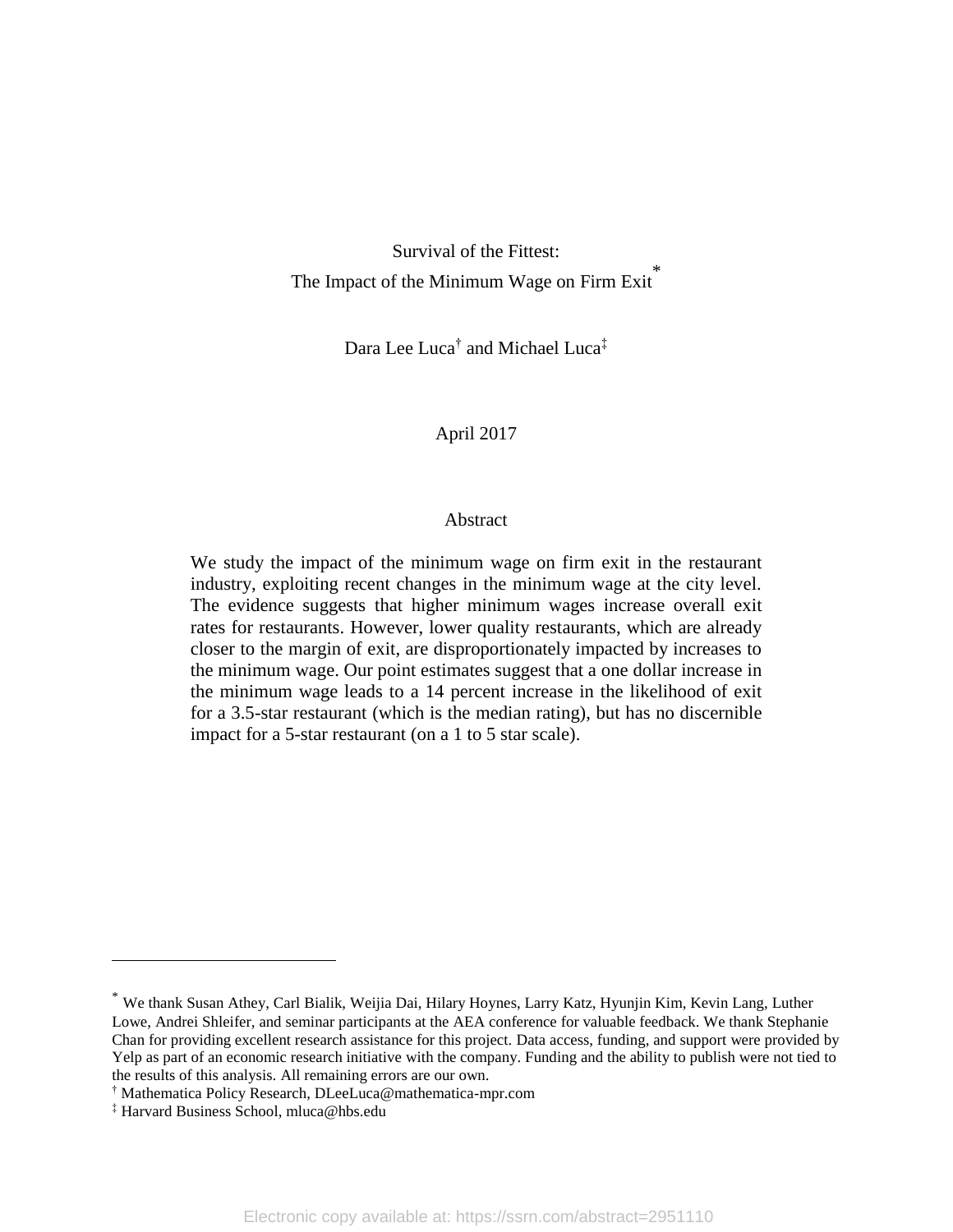#### **I. Introduction**

 $\overline{a}$ 

The minimum wage has recently re-entered the forefront of policy discourse as federal proposals range from leaving it as is, or increasing it to \$10.10 or even higher. Some proposals include raising the federal minimum to uncharted territory of \$15 per hour.<sup>1</sup> While the federal minimum wage has remained stagnant since 2009, states – and more recently, cities – have increasingly set local minimum wages above the federal mandate of \$7.25. In the San Francisco Bay Area alone, there have been twenty-one local minimum wage changes over the past decade.

In this paper, we investigate the impact of the minimum wage on restaurant closures using data from the San Francisco Bay Area. We find suggestive evidence that an increase in the minimum wage leads to an overall increase in the rate of exit. However, this masks important heterogeneity. At any minimum wage level, lower quality restaurants, as proxied by their ratings on the review platform Yelp are more likely to exit. Moreover, lower quality restaurants are disproportionately affected by minimum wage increases. In other words, the impact of the minimum wage on exit is more pronounced among lower-rated restaurants.

The restaurant industry in the Bay Area makes a compelling setting to investigate the impact of the minimum wage on small businesses. First, the restaurant industry is the most intensive employer of minimum wage workers (U.S. Bureau of Labor Statistics, 2016b). Second, there is high turnover within the restaurant industry. In our sample – which covers restaurants in the Bay Area from 2008 through 2016 – roughly 5 percent of restaurants go out of business each year. Hence, the exit margin is economically meaningful. Additionally, there is no tip credit in

<sup>1</sup> While his exact stance on the minimum wage is not clear, President Trump has intimated that he would prefer to eliminate the federal minimum wage and let states determine their own minimum wages (http://www.politico.com/blogs/2016-presidential-debate-fact-check/2016/10/trump-kaine-minimum-wage-229149). Bernie Sanders proposed a \$15 federal minimum wage as part of his presidential campaign in 2016 (https://berniesanders.com/issues/a-living-wage/).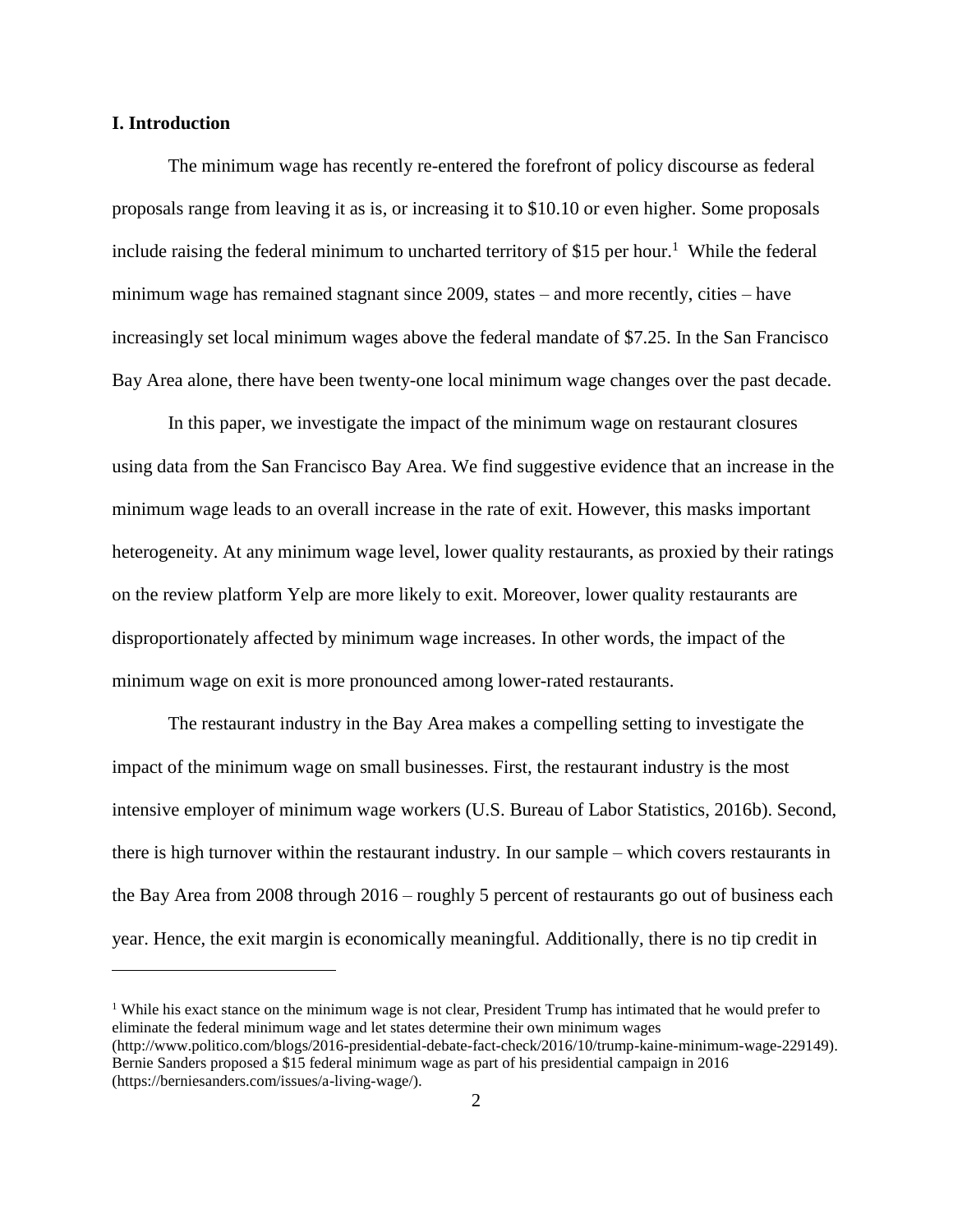California. Hence, tips do not count toward the official wage and wait staff are covered by the same minimum wage as other employees, so the minimum wage is more likely to be binding. Finally, there has been a substantial number of city-level minimum wage increases in the area since 2008, with a number of cities implementing minimum wages upwards of \$12.

Our analysis proceeds in three stages. First, we provide evidence that lower quality businesses are, on average, closer to the margin of exit and fail at higher rates than higher quality restaurants irrespective of the minimum wage level. A one-star increase in rating is associated with more than a 50% decrease in the likelihood of going out of business. This qualitative relationship holds both with and without restaurant effects.

We then exploit the multiple city-level minimum wage changes in recent years across the Bay Area to implement a difference-in-differences design to investigate the effects of the minimum wage. We find suggestive evidence that a higher minimum wage leads to overall increases in restaurant exit rates – depending on the specification, we find that a \$1 increase in the minimum wage leads to approximately a 4 to 10 percent increase in the likelihood of exit, although the estimate is only statistically significant in certain specifications.

Next, we present robust evidence that the impact of the minimum wage varies with the rating of the business. Our point estimates suggest that a \$1 increase in the minimum wage leads to an approximate 14 percent increase in the likelihood of exit for the median 3.5-star restaurant but the impact falls to zero for five-star restaurants. These effects are robust to a number of different specifications, including controlling for time-varying county characteristics that may influence both minimum wage policies and restaurant demand, city-specific time trends to account for preexisting trends, as well as county-year fixed effects to control for spatial heterogeneity in exit trends.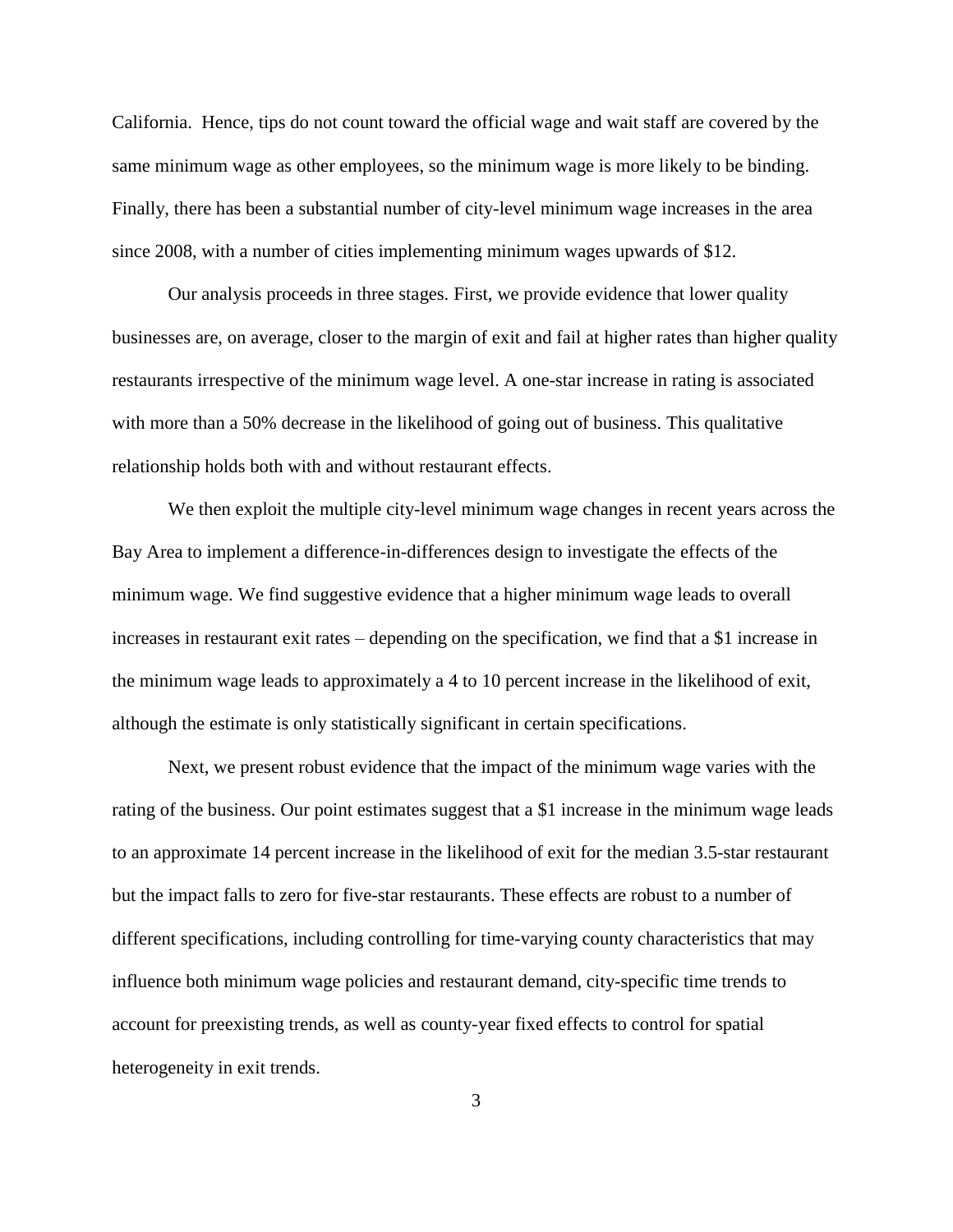Our results contribute to the existing literature in several ways. First, our findings relate to a large literature seeking to estimate the impact of the minimum wage, most of which has focused on identifying employment effects. While some studies find no detrimental effects on employment (Card and Krueger 1994, 1998; Dube, Lester & Reich, 2010), others show that higher minimum wage reduces employment, especially among low-skilled workers (see Neumark & Wascher, 2007 for a review). However, even studies that identify negative impacts find fairly modest effects overall, suggesting that firms adjust to higher labor costs in other ways. For example, several studies have documented price increases as a response to the minimum wage hikes (Aaronson, 2001; Aaronson, French, & MacDonald, 2008; Allegretto & Reich, 2016). Horton (2017) find that firms reduce employment at the intensive margin rather than on the extensive margin, choosing to cut employees hours rather than counts. Draca et al. (2011) document lower profitability among firms for which the minimum wage may be more binding.

Our study contributes to the existing literature by examining one channel of adjustment to the minimum wage that has received relatively little attention – firms could exit the market altogether. We provide suggestive evidence that the minimum wage increases overall restaurant exit. This finding is consistent with Aaronson et al. (forthcoming), who use a border discontinuity approach to show that restaurant exit increases after the minimum wage increases.

However, our results reveal that the average treatment effect can be substantially different from the impact on sets of businesses that are predictably closer to the margin. While lower rated restaurants are driven to exit by increases to the minimum wage, higher rated restaurants tend to be more insulated from such shocks. This helps to shed light on the likely impact of minimum wage increases on existing businesses. .

4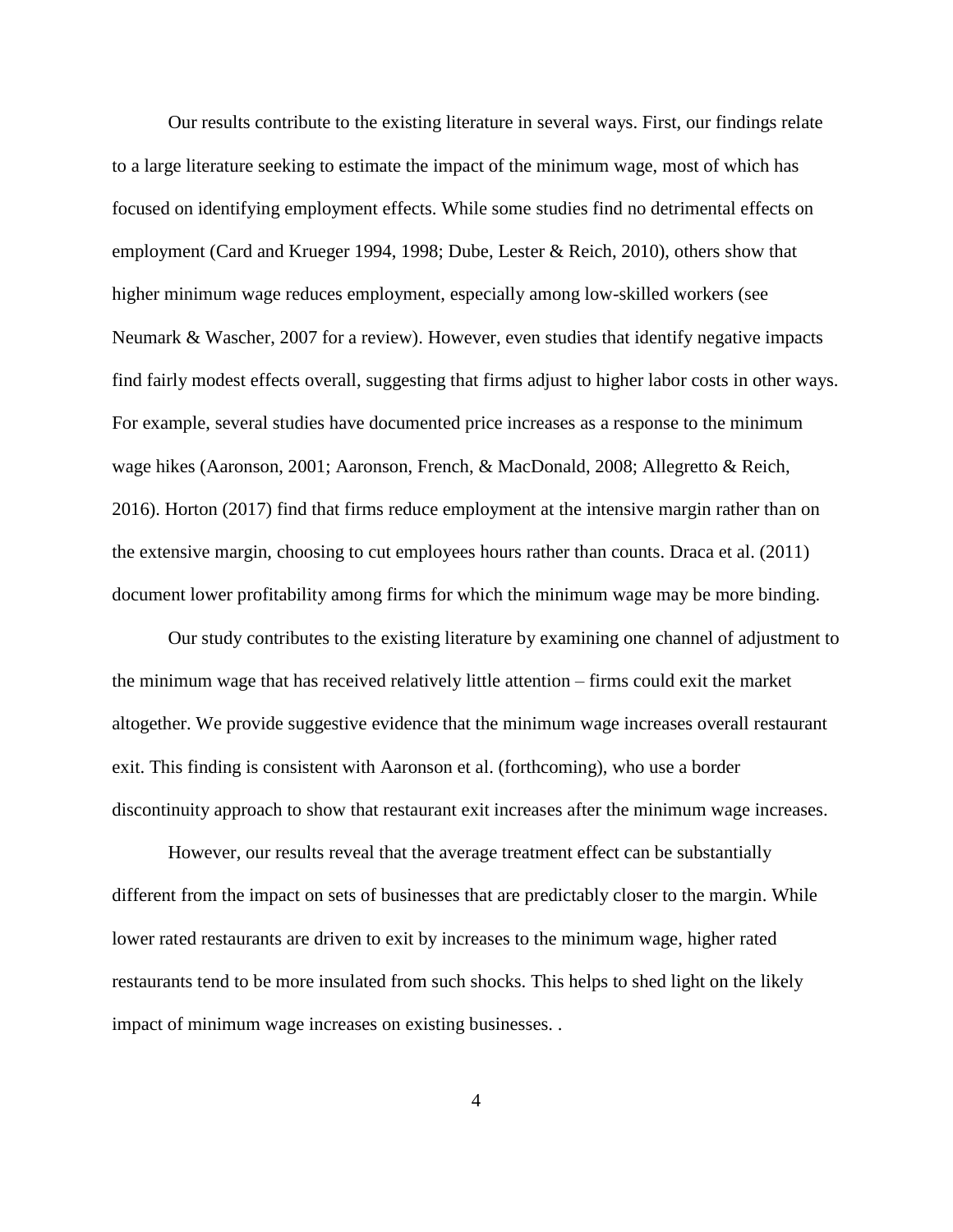Our analysis also highlights how digital data can be used to better understand labor policy and the economy. Historically, datasets from the US Census Bureau and the Bureau of Labor Statistics (BLS) have formed the backbone of analyses looking to estimate the impact of the minimum wage in the US (e.g. Dube, Lester & Reich, 2010, Aaronson et al., forthcoming). Other analyses consist mainly of researcher-administered surveys (e.g. Katz & Krueger, 1992; Card & Krueger, 1994).

While administrative datasets are critical to our understanding of the minimum wage and the economy more generally, the effects we identify in this paper would have been difficult to observe using standard datasets. The growth of online review platforms such as Yelp allows for unique insights into the economy. First, we can use each restaurant's rating as a proxy for its quality, , a measure that is not captured by conventional datasets. This lets us to evaluate whether the minimum wage differentially impacts lower quality businesses. Second, we are able to use exit data in close to real time, whereas BLS and Census data only become publicly available after a lag. This allows researchers and policymakers to more quickly understand the impacts of different economic policies. Third, we are able to observe granular data on businesses, whereas the public versions of the Census and BLS data are aggregated to coarser geographic levels, such as by county (depending on the variable the researcher is interested in). In principle, researchers can access restricted business-level data via an extensive application process, but the current waiting period for access even among approved applications is estimated to be two years. For example, a researcher trying to understand the impact of a policy change in 2017 would not be able to examine firm-level microdata from the Census until at least 2020. By using digital data, researchers can measure the impacts in close to real time.

5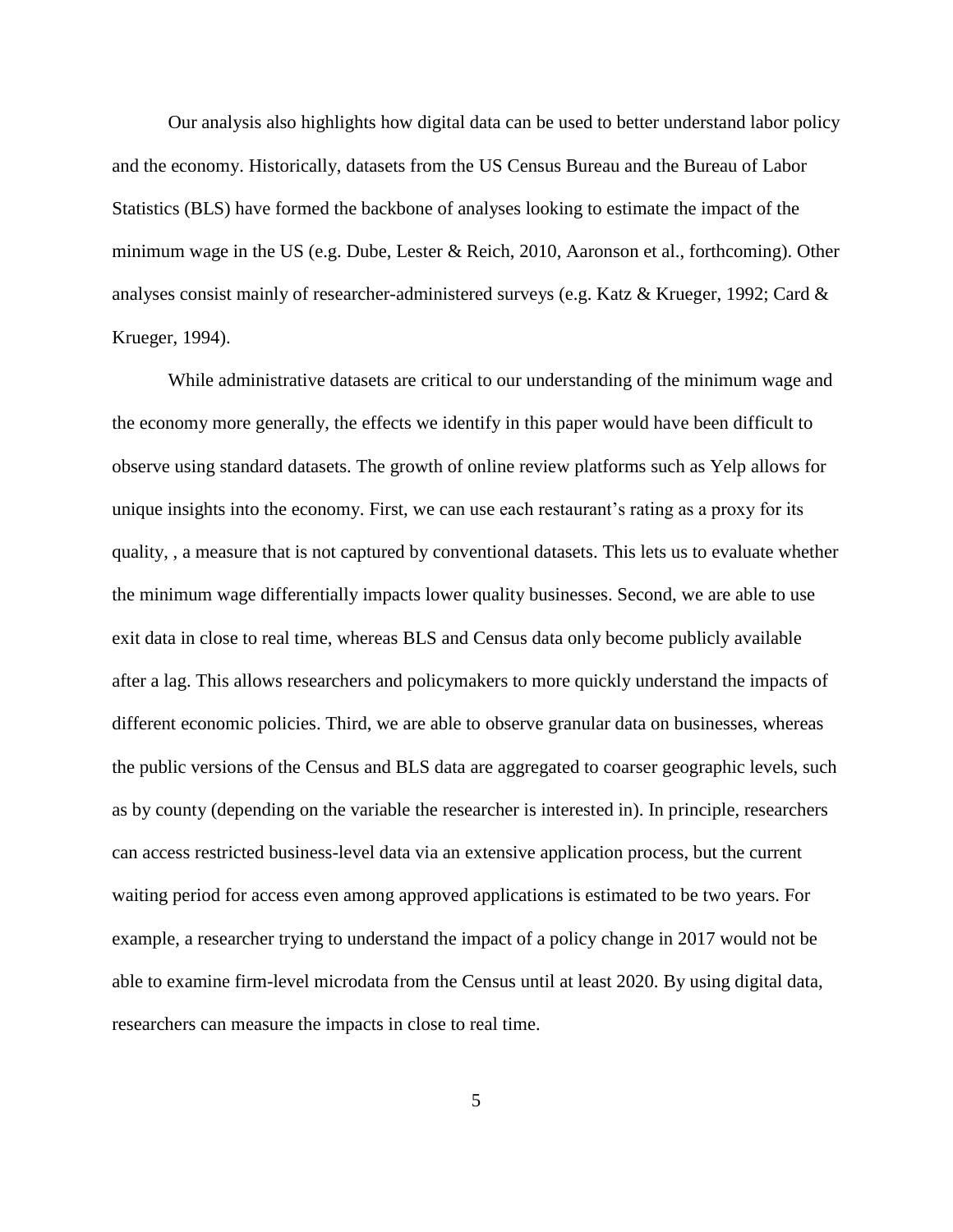The rest of the paper proceeds as follows. We discuss the landscape of minimum wages across the United States in recent years in Section II. Section III discusses the data and empirical evidence, as well as graphical evidence. Section IV reports the main results, and Section V concludes.

#### **II. The Minimum Wage in Recent Years**

 $\overline{a}$ 

The current federal minimum wage of \$7.25 is binding for roughly 2.6 million hourly workers (U.S. Bureau of Labor Statistics, 2016a), with the restaurant industry having the highest percent of employees at the minimum (U.S. Bureau of Labor Statistics, 2016b). In addition to the \$7.25 federal minimum wage rate, 29 states and 41 cities have introduced higher than federal minimum wage. For example, San Francisco is set to increase its minimum wage to \$15 in July 2018 from its current wage of \$12.25.

We focus our analysis on the Bay Area, a region comprising of 101 cities surrounding the San Francisco Bay. The Bay Area is home to more than 7.5 million people, and includes the major cities and metropolitan areas of San Jose, San Francisco, and Oakland. Among the 41 cities and counties that have changed their minimum wage ordinances at the local level since 2012, 15 were in the Bay Area.<sup>2</sup> We document 21 total local changes during our sample period from 2008 through 2016, with four additional cities set to increase their minimum beginning in 2017. Beyond the wide variation in minimum wage, focusing on a single region potentially allows us to better control for macroeconomic trends and attitudes towards labor standards.

<sup>&</sup>lt;sup>2</sup> See http://laborcenter.berkeley.edu/minimum-wage-living-wage-resources/inventory-of-us-city-and-countyminimum-wage-ordinances/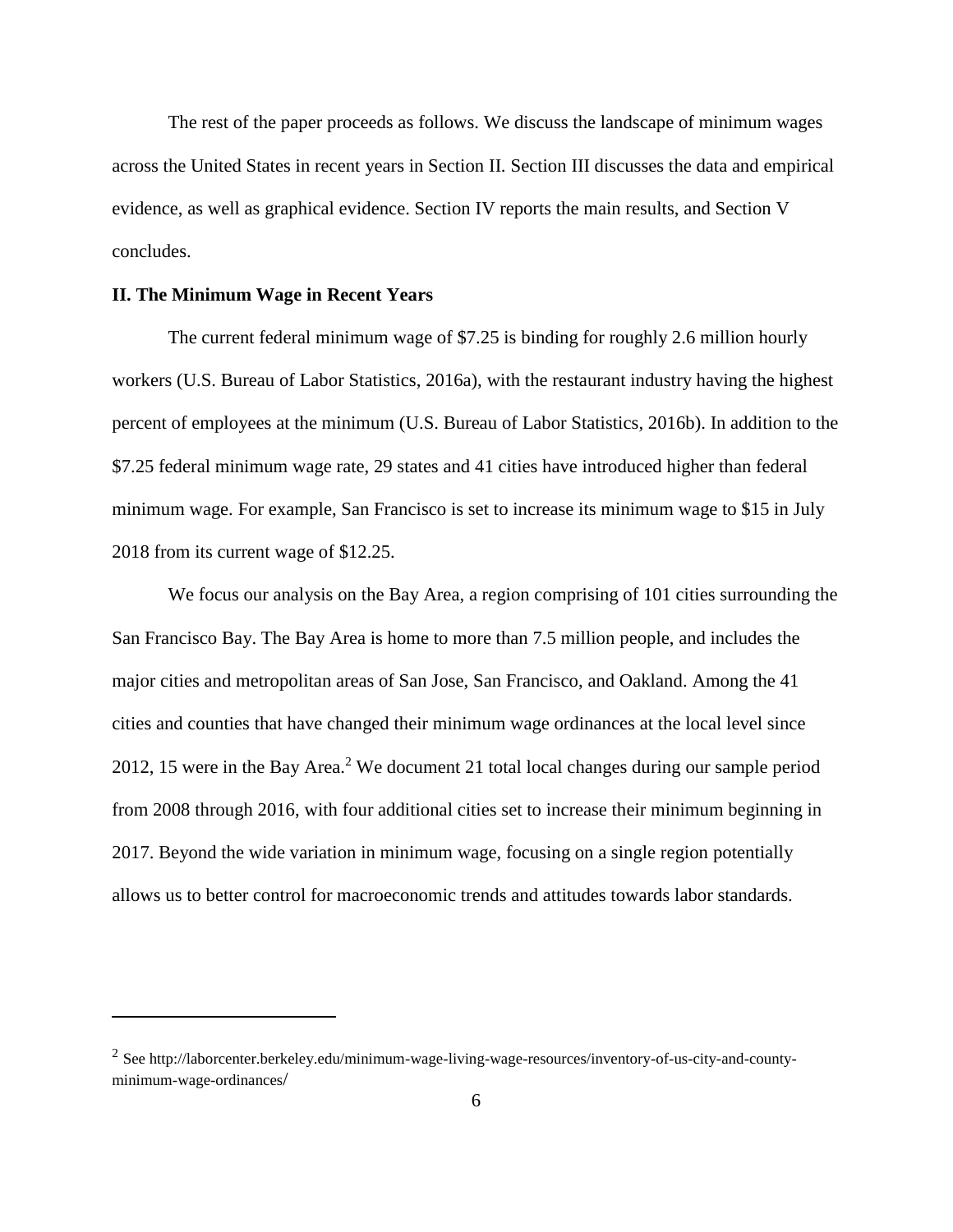[Figure 1](#page-22-0) depicts the changes for the state of California and 11 cities in the state of California that have increased their minimum wage since  $2008$ .<sup>3</sup> In cities with separate minimum wages for large (usually defined as over 500 employees) and small companies, we use the minimum wage for small companies. This is because the majority of full-service and limitedservice restaurants have fewer than 500 employees (U.S. Census Bureau, 2014). At the state level, the minimum wage was set at \$8 in the beginning of the sample, increased to \$9 in 2014, and then to \$10 in 2016.

#### **III. Data and Empirical Strategy**

#### *A. Restaurant Data*

 $\overline{a}$ 

Our underlying restaurant data are obtained from Yelp, as part of an ongoing economic research initiative done in collaboration with the company. Yelp was founded in 2004 in San Francisco and is now the dominant review platform in the US. On Yelp, users can leave text reviews and ratings (from 1 to 5) for individual businesses, ranging from dry cleaners to dentists. However, it is perhaps best known as a review platform for restaurants.

We start with the universe of all Yelp reviews for the Bay Area since 2008, and limit the dataset to only reviews for full-service and limited-service restaurants. Based on the review-level data, we form an unbalanced panel dataset at the restaurant-month level, where a restaurant enters the panel when it becomes active on Yelp (either by the owner registering the business, a reviewer registering the business, or receiving the first review), and leaves the panel after it has been marked as having been closed on Yelp.

<sup>&</sup>lt;sup>3</sup> Four additional cities (San Leandro, Cupertino, Los Altos, San Mateo) are slated to increase their minimum wage above the state level in 2017.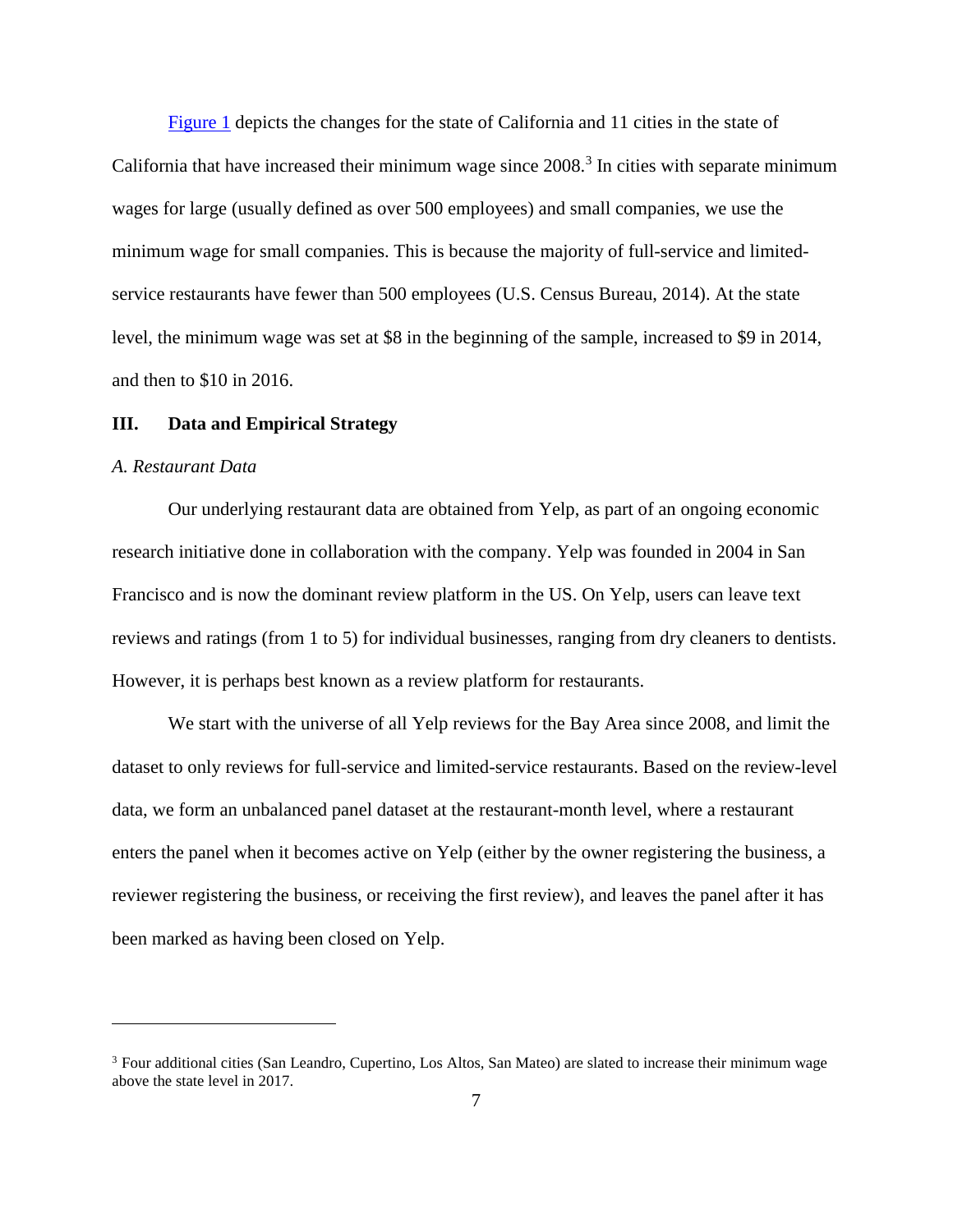The indicator for restaurant exit is crowdsourced. On each restaurant's Yelp page, users have the option of updating the restaurant's business details, including tagging it as having closed or moved. Any suggested changes are then verified by Yelp moderators before being marked as such on the restaurant's profile page. In practice, timing of exit through Yelp may also be more accurate than official administrative data, which contains nontrivial reporting lags and errors. In the review data, we exclude filtered reviews, which are deemed by Yelp's algorithm as more likely to be fake or untrustworthy (Luca & Zervas, 2016). The dataset contains basic information about the restaurant, including the type of cuisine (e.g., "New American", "Chinese"), the price category of the restaurant (denoted by dollar signs ranging from \$ to \$\$\$\$, with four dollar signs being the most expensive)<sup>4</sup>, the exact location, and also time-varying characteristics such as the running average rating, the number of reviews, and exit status.<sup>5</sup>

Yelp coverage of restaurants is close to universal in the Bay Area. Comparing Yelp data to administrative data obtained for the city of San Francisco,<sup>6</sup> the number of restaurants active at the end of 2016 is 6,087 and 5,808 based on the San Francisco administrative and Yelp data, respectively. Exit statistics generated from the two datasets are similar and consistent with previous research. For example, a common statistic that the restaurant industry focuses on is the rate of closure within one year of entry. Based on the administrative data, 19.8 percent of restaurants exit within one year of entry, whereas Yelp data indicates 20.9 percent. Other research on the restaurant industry has demonstrated similar numbers ranging from 23 percent in

 $\overline{a}$ 

<sup>&</sup>lt;sup>4</sup> Price category is a crowd sourced element. Upon reviewing a restaurant, users are able to designate dollar signs based on the following criteria:  $\$ = under \$10, \$\$ = 11 - 30, \$\$ \$ = 31 - 60, \$\$ \$ = over \$61$ .

<sup>&</sup>lt;sup>5</sup> We constructed these variables such that they capture the measure at the end of the month, for example, the running average of the restaurant at the end of the month, or the displayed rating at the end of the month. <sup>6</sup> SF OpenData is the central clearinghouse for data published by the City and County of San Francisco, and includes a database of registered businesses that pay taxes, including their date of entry and exit. We restricted to the NAICS code of 722 (full-service restaurants and limited-service restaurants).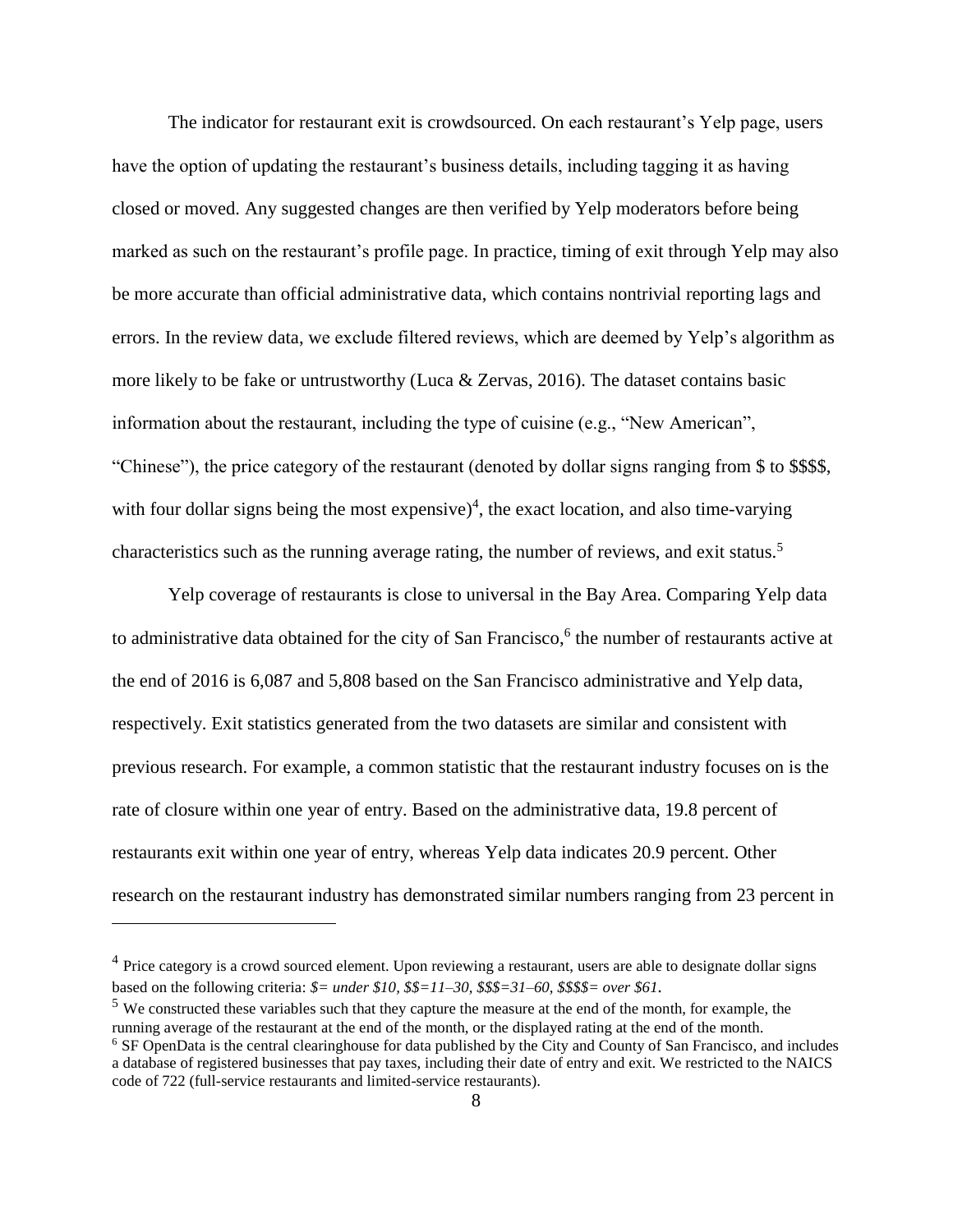Dallas, Texas (Cline Group, 2003) to around 26 percent in Columbus, Ohio (Parsa, Self, Njite, & King, 2005).

We present two descriptive statistics of the data. The first set of statistics provides a snapshot of the restaurants' last appearance in the panel, i.e., at the end of 2016 or at the time of exit [\(Table 1](#page-26-0) Panel A). There are 35,173 unique restaurants in our dataset, with a mean number of 184 reviews per restaurant and an average rating of 3.6.<sup>7</sup> Among the entire universe of restaurants, around 30 percent have closed. Restaurants remain in the panel for an average of 70 months<sup>8</sup> and have an average price sign of 1.6 "dollar signs".

The second set of statistics shows a summary at the monthly panel level [\(Table 1](#page-26-0) Panel) B). A restaurant receives on average 2.5 new reviews each month with an average rating of 3.5. The likelihood of exit in any month is 0.4 percent.

#### *B. Graphical Evidence*

 $\overline{a}$ 

We first present graphical evidence of the relationship between a restaurant's operational status and its rating. [Figure 2a](#page-23-0) depicts a snapshot of the overall distribution of restaurant ratings when last observed in the dataset. The modal rating is 3.5, and ratings are generally more positive than negative; there are fewer than 5 percent of restaurants with ratings 2 and below, whereas 40 percent of restaurants have an average rating of 4 or above. [Figure 2b](#page-23-1) overlays the distribution by whether the restaurant has closed. The mass of ratings for closed restaurants is concentrated towards lower ratings relative to operating restaurants, suggesting that a restaurant's rating is correlated with closure

<sup>&</sup>lt;sup>7</sup> While Yelp displays ratings rounded to the nearest 0.5 on their website, we use unrounded version in the analysis. (Whether we use the rounded or unrounded version of ratings does not affect the conclusions of our analysis.)  $8$  Note that this statistic may not accurately represent average lifespan of a restaurant since when the restaurant

becomes active on Yelp may not necessarily be the same as when the restaurant began operations.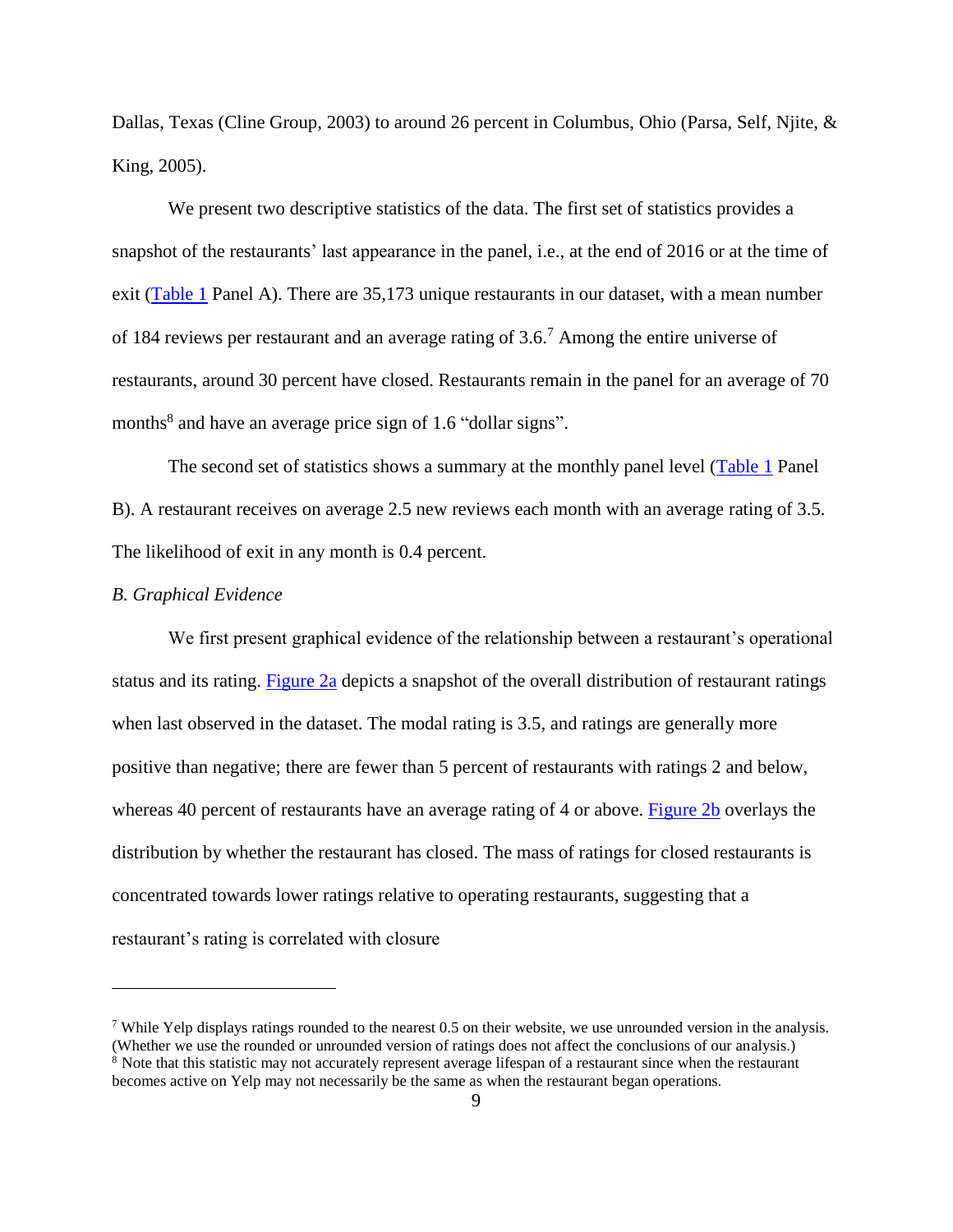We further explore this by plotting the simple means of the monthly likelihood of exit by displayed rating (which is the average rating rounded to the nearest 0.5). [Figure 3](#page-24-0) depicts a clear negative relationship between the likelihood of exit and rating, again implying that restaurants with lower ratings are closer to the margin of exit.

Next we explore the cross-sectional relationship between the likelihood of exit and the minimum wage. [Figure 4](#page-24-1) plots the mean likelihood of exit by minimum wage, which shows a distinctly positive correlation. However, it is possible that larger or wealthier cities implement the minimum wage, and exit rates are systematically different (higher) in those cities as well. To investigate this, we obtain the residuals from regressing the likelihood of exit on city dummies, and plot the mean residuals against the minimum wage [\(Figure 5\)](#page-25-0). While the slope is less pronounced, there still remains a positive relationship between the minimum wage and the likelihood of exit.

[Figure 6](#page-25-1) examines the likelihood of exit by restaurant rating and minimum wage. The figure synthesizes our empirical strategy and our main result: at any rating level, the likelihood of exit is higher when the minimum wage is higher. However, the increase in the likelihood of exit is greater for lower rated restaurants, and there does not appear to be any penalty for the highest rated restaurants. We confirm this finding using a regression framework in Section 4. *C. Empirical Strategy*

The graphical evidence presented in Section 3.B suggests three things. First, restaurants with lower ratings are more likely to exit. Second, higher minimum wages are correlated with higher probabilities of exit. Third, the increase in the likelihood of exit is greater for lower rated restaurants.

10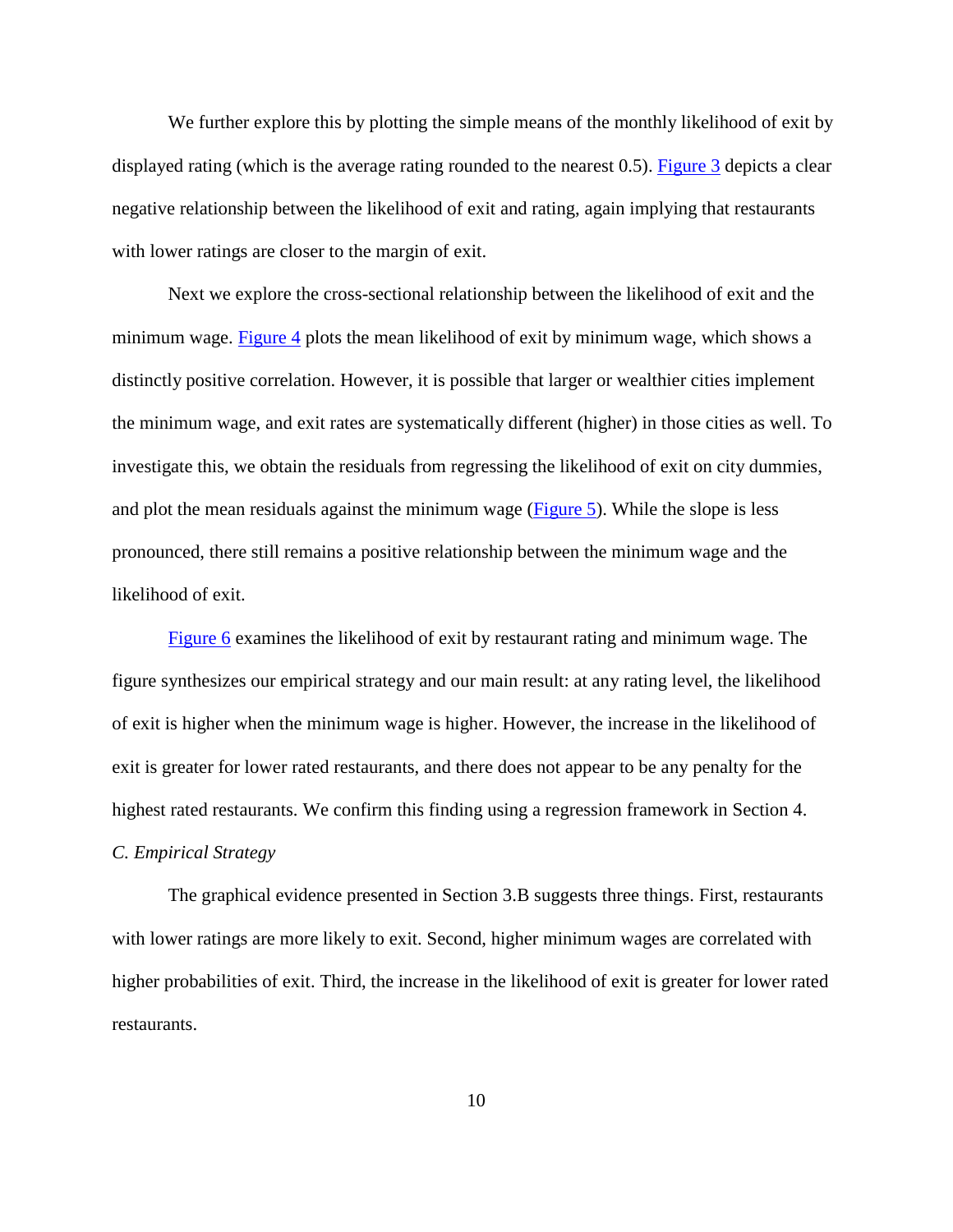, We then use a difference-in-difference framework to empirically analyze the impact of the minimum wage on restaurant exit decisions, in which exploit the temporal and spatial variation in minimum wage increases at the city level across the Bay Area. The basic regression model, estimated as a linear probability model, is as follow:

$$
Exit_{ijt} = \alpha_i + \phi'_t \lambda + \beta MW_{jt} + X'_{ijt} \delta + Z'_{jt} \rho + \varepsilon_{ijt}
$$
 (1)

where  $Exit_{ijt}$  is a binary variable denoting whether restaurant *i* in city *j* has exited by time *t*.  $MW_{jt}$  is the minimum wage (measured in dollar amounts) in that city,  $\alpha_i$  are restaurant fixed effects,  $\phi'$ <sub>t</sub> is a vector of time controls, including year and quarter dummies to capture variation in macroeconomic conditions and seasonal variation in restaurant demand.  $X'_{ijt}$  are time-varying restaurant measures, such as the number of ratings and lagged running average rating.<sup>9</sup>  $Z'_{it}$  includes a host of county-level time-varying characteristics that may influence both restaurant demand and minimum wage policies, including the percent of young workers between ages 15 to 24, percent black, percent under the poverty line, the unemployment rate, and logged per capita income.  $\varepsilon_{ijt}$  is the error term. In some specifications, we include city-specific time trends to account for preexisting trends in local exit rates. We also include county-year fixed effects in certain specifications to control for spatial heterogeneity in exit trends that are unrelated to minimum wage policies. The estimated impact of a \$1 increase in the minimum wage is then given by  $\hat{\beta}$ . Standard errors are clustered by city to allow for serial correlation within locale.

 $\overline{a}$ 

<sup>&</sup>lt;sup>9</sup> Restaurant characteristics that are constant over time, such as the price category, location, type of cuisine, are controlled implicitly by restaurant fixed effects.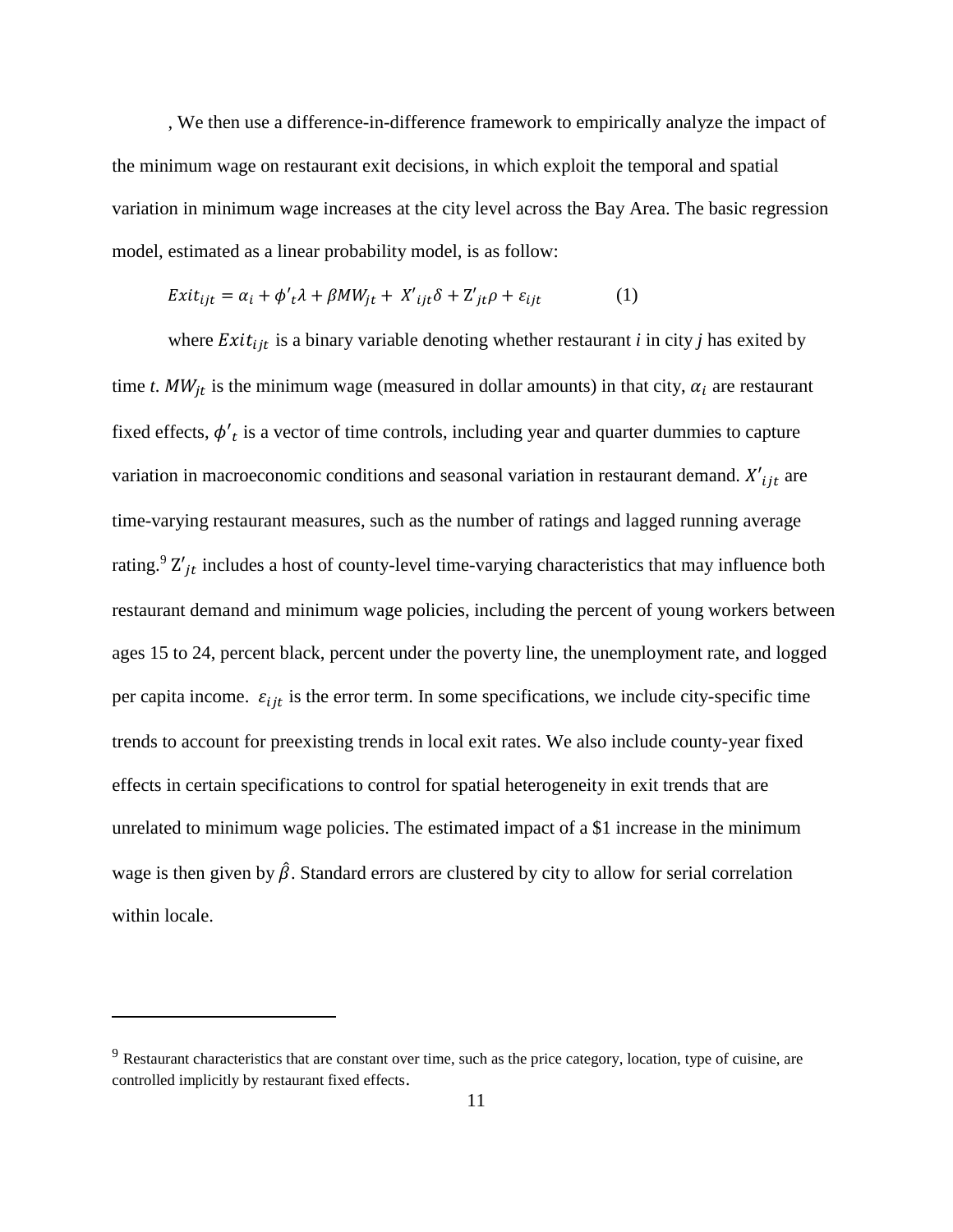We also enter the city-level minimum wage as the proportional increase over the state mandate,  $Gap_{jt}$ . As an example, if the state minimum wage is \$8 and the city minimum wage is \$9, the  $Gap$  measure would be 12.5. This measure reflects both increases in minimum wage within the city as well as relative to the state mandate.

We then estimate the heterogeneous effects of the minimum wage by including an interaction term of the minimum wage with the restaurant's rating. More specifically, our estimating equation becomes:

$$
Exit_{ijt} = \alpha_i + \phi'_{t} \lambda + \beta MW_{jt} + \gamma Rating_{ijt} + \theta MW_{jt} * Rating_{ijt} + X'_{ijt} \delta + Z'_{jt} \rho + \varepsilon_{ijt} \quad (2)
$$

where  $\hat{\theta}$  would provide an estimate of how the minimum wage affects exit by the restaurant's quality, as measured by its rating.

#### **IV. Main Results**

As in our graphical evidence, we first examine the relationship between a restaurant's likelihood of exit and its Yelp rating [\(Table 2\)](#page-28-0). Cross-sectionally, a one-star increase in rating is associated with a 0.09 percentage point decrease in the likelihood of exit in any given month (column 1), which is consistent with Figure 3. After controlling for restaurant fixed and calendar fixed effects, the coefficient increases to approximately -0.29 percentage point (Column 2). The relationship remains stable when we include time-varying county characteristics, city-specific time trends and county-year fixed effects (Columns 3-5). Our results imply a one-star increase in rating is associated with a decline in the likelihood of exit of around 70 percent. This is not necessarily a causal relationship – it is certainly possible that poor quality restaurants are both more likely to exit and receive worse ratings. It could also be that lower ratings directly contribute to restaurants exiting; as Luca (2011) shows, a one-star increase in Yelp rating leads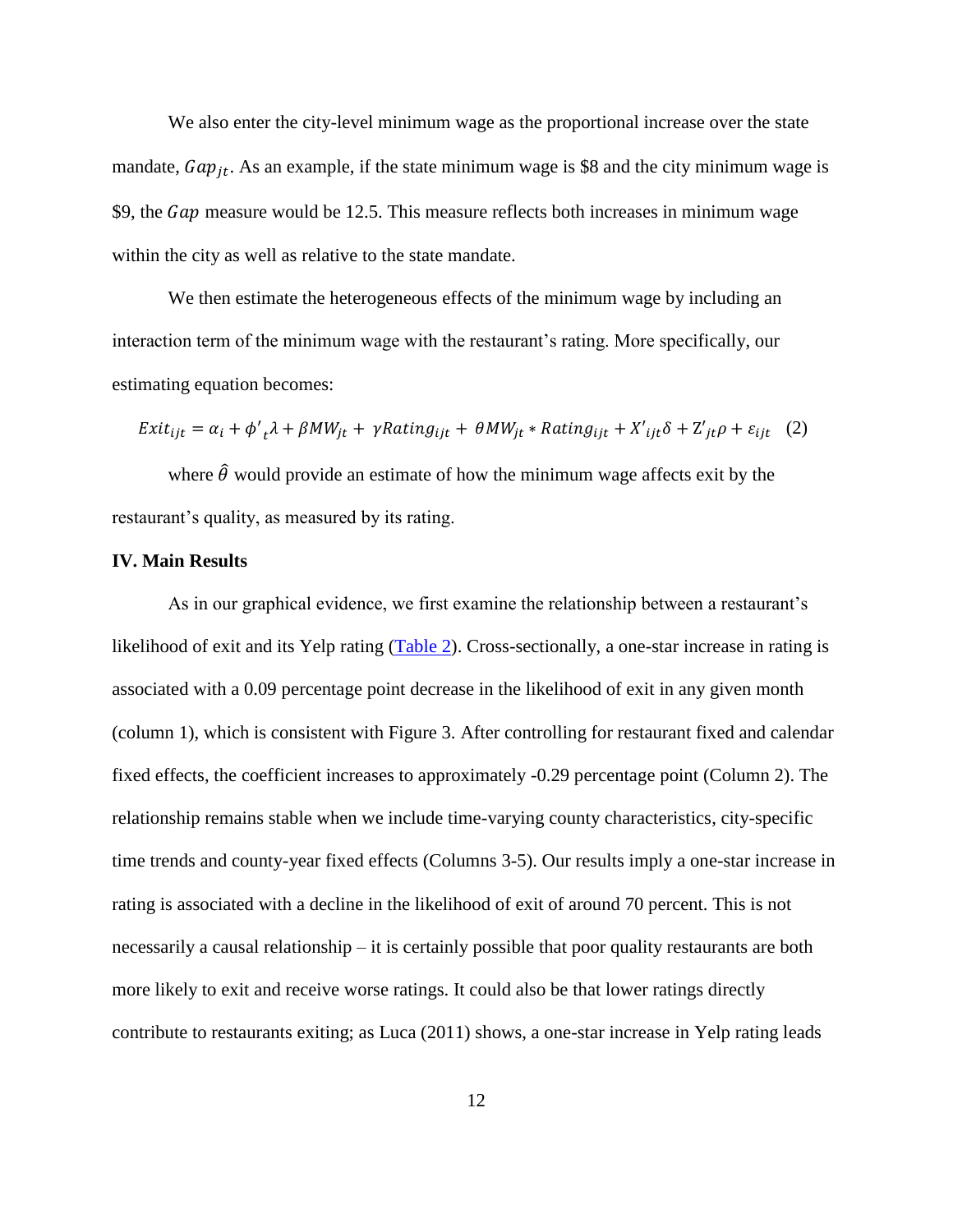to a 5 to 9 percent increase in restaurant revenue. Our objective is to test whether restaurants with lower ratings tend to be closer to the margin of exit.

We find suggestive evidence that higher minimum wage increases restaurant exit (Table [3\)](#page-28-1). Panel A reports the coefficients on the minimum wage entered as a dollar measure in the regression model, whereas Panel B reports those on the *Gap* variable as defined in Section III.C, which is a measure of how much the city minimum wage is above the state mandate. Crosssectionally, a one-dollar increase in the minimum wage is associated with a 0.09 percentage point increase in the probability of exit, which represents a 22 percent increase (Panel A Column 1). However, the estimate falls to 0.04 percentage points and loses statistical significance when we layer on restaurant and calendar fixed effects (Panel A Column 2). The estimate becomes even more imprecise when we include time-varying county characteristics that may influence both minimum wage policy and restaurant demand, city-specific time trends, and county-year fixed effects (Panel A Columns 3-5)

We find similar results when we examine the impact of the minimum wage as the percent increase over the state mandate, which may give a better measure of the "bite" of the minimum wage. Depending on the specification, our estimates suggest that a 10-percent increase of the local minimum wage over the state mandate would increase the overall exit rate ranges from 0.016 to 0.04 percentage points, which corresponds to an increase in the likelihood of exit of 4 to 10 percent. While the estimates are generally more precise than in Panel A, they only reach statistical significance in certain specifications.

Overall impacts could mask underlying heterogeneous effects if the minimum wage differentially affects restaurants of varying quality. To examine this, we include the interaction effect between a restaurant's rating and the minimum wage, as specified in Equation (2). [Table 4](#page-29-0)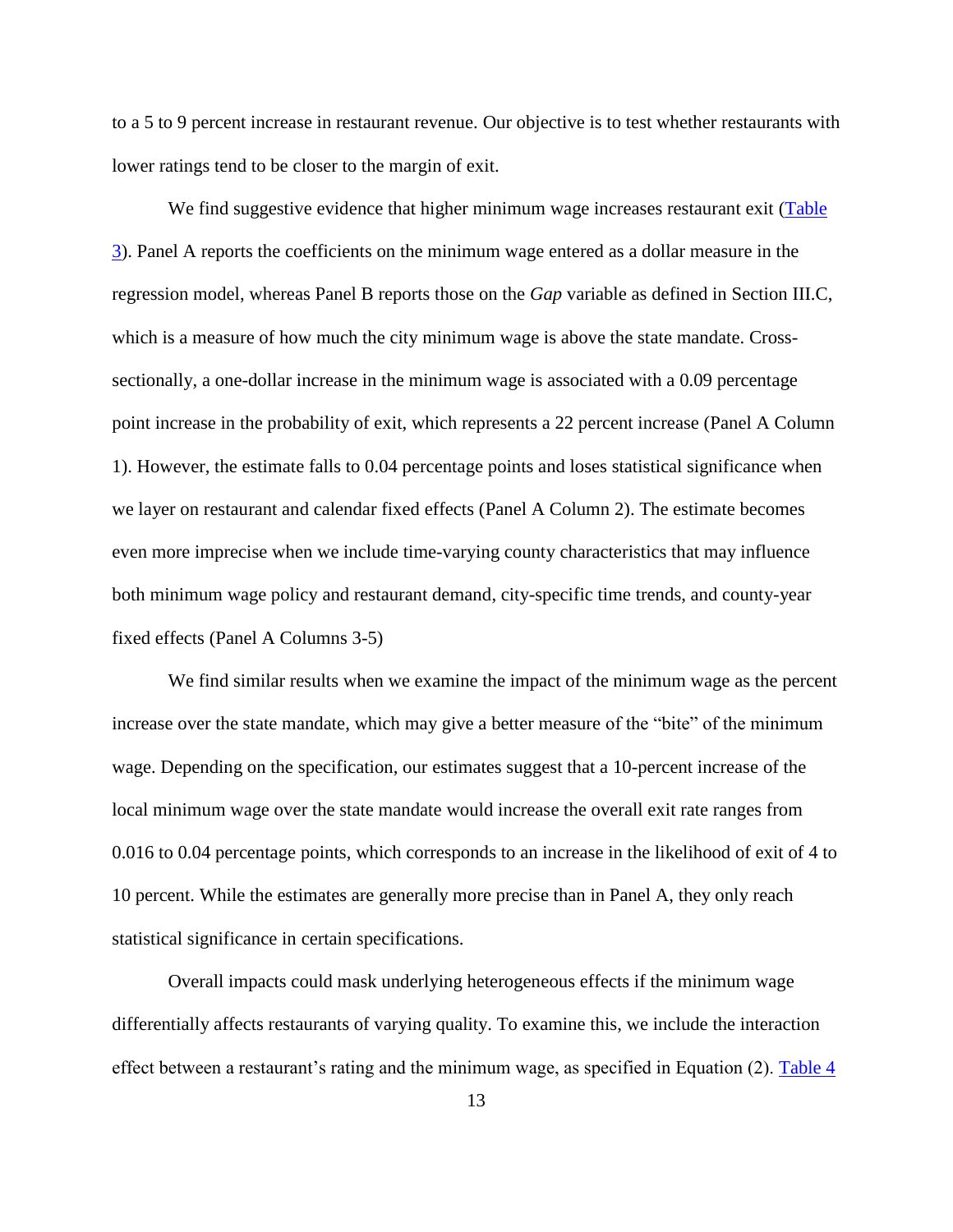reports the main results of our paper: the minimum wage increases the likelihood of exit, but the impact falls for higher-rated restaurants. The estimates remain similar across the different specifications. Based on the estimates in Column (2), the results would suggest that the impact of a \$1 rise in the minimum wage would increase the likelihood of exit for the median restaurant on Yelp (i.e., a 3.5 star restaurant) by around 0.055 percentage points, which is approximately 14 percent. For a 5-star restaurant, this impacts falls to close to zero.

The results are consistent when we enter the minimum wage in the model as the percent above the state mandate  $(Table 5)$ . A one-star increase in Yelp rating is associated with a 0.26 percentage point decline in the likelihood of exit for a restaurant in a city with the minimum wage equal to the state mandate, which is consistent with the results from Table 2. Further, the impact of the minimum wage varies by restaurant quality: a 10 percent increase in the minimum wage above the state mandate increases the likelihood of exit for a 3.5-star restaurant by 0.05 percentage points, translating into a 13.75 percent increase. The impact falls roughly by 0.09 percentage points for each star increase . The estimates are similar and statistically significant with city-specific time trends and county-year fixed effects. Finally, [Figure 7](#page-29-2) plots the predicted likelihood of exit by rating for different minimum wages from the specification in Table 4 Column 5, and echoes **Figure 6**. The figure shows that the predicted likelihood of exit is generally higher across ratings when the minimum wage is higher, but the impact, as well as the difference in impact across the three lines, shrinks as rating increases.

#### **V. Further Investigation**

#### *A. Are Results Driven by Restaurant Prices?*

If ratings are systematically correlated with prices  $-e.g.,$  if cheap restaurants tend to receive low ratings, and expensive restaurants high ratings – then our results in Tables 4 and 5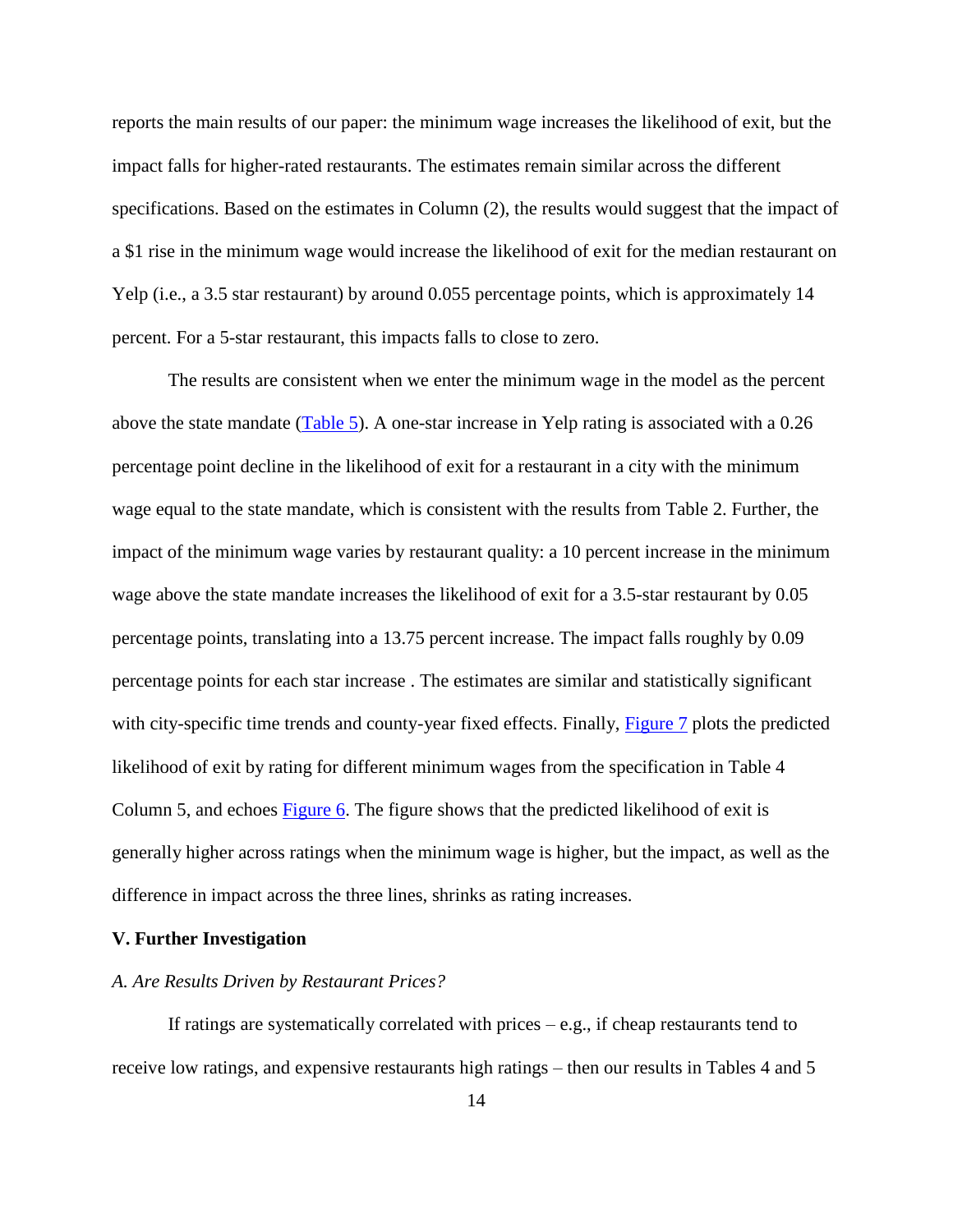may be confounded. Further, it could be that more expensive restaurants already pay wages above the minimum, and hence are less affected by minimum wage hikes. Are the heterogeneous effects we observe driven by how expensive the restaurant is rather than its quality?

We empirically examine this question by replacing  $MW_{it} * Rating_{i}$  in Equation 2 with the interaction term of the restaurant's price category (represented by dollar signs on Yelp) and the minimum wage  $MW_{jt} * Price_i$  [\(Table 6\)](#page-29-2). The coefficient on the interaction term is small and statistically insignificant, suggesting that the effects of the minimum wage along the price dimension are not significantly different (Column 1). When we include  $MW_{it} * Rating_{ijt}$  in the model as well, the coefficient on  $MW_{jt} * Price_i$  remains insignificant, whereas the coefficient on  $MW_{it} * Rating_{ijt}$  are statistically significant and similar in magnitude to those in Table 5, providing evidence that the heterogeneous effects observed earlier are driven by quality rather than by the restaurant prices.

#### *B. Impact on Entry*

A natural follow-up question to our results on exit is the impact of the minimum wage on entry. Dates on restaurant entry only became regularly recorded by Yelp at the end of 2009, hence we restrict our entry analysis to the post-2010 period. To examine entry, we generate a city-level panel dataset based on our restaurant-level dataset and estimate the analogous version of Equation (1) using the entry rate as the dependent variable, weighted by the number of restaurants on Yelp in that city.

[Table 7](#page-31-0) reports the results of this exercise. First, we find similar overall impacts of the minimum wage on exit as our restaurant-level analysis (Columns 1-3). Next, we find that the entry rate in fact declines with minimum wage increases – depending on the specification, the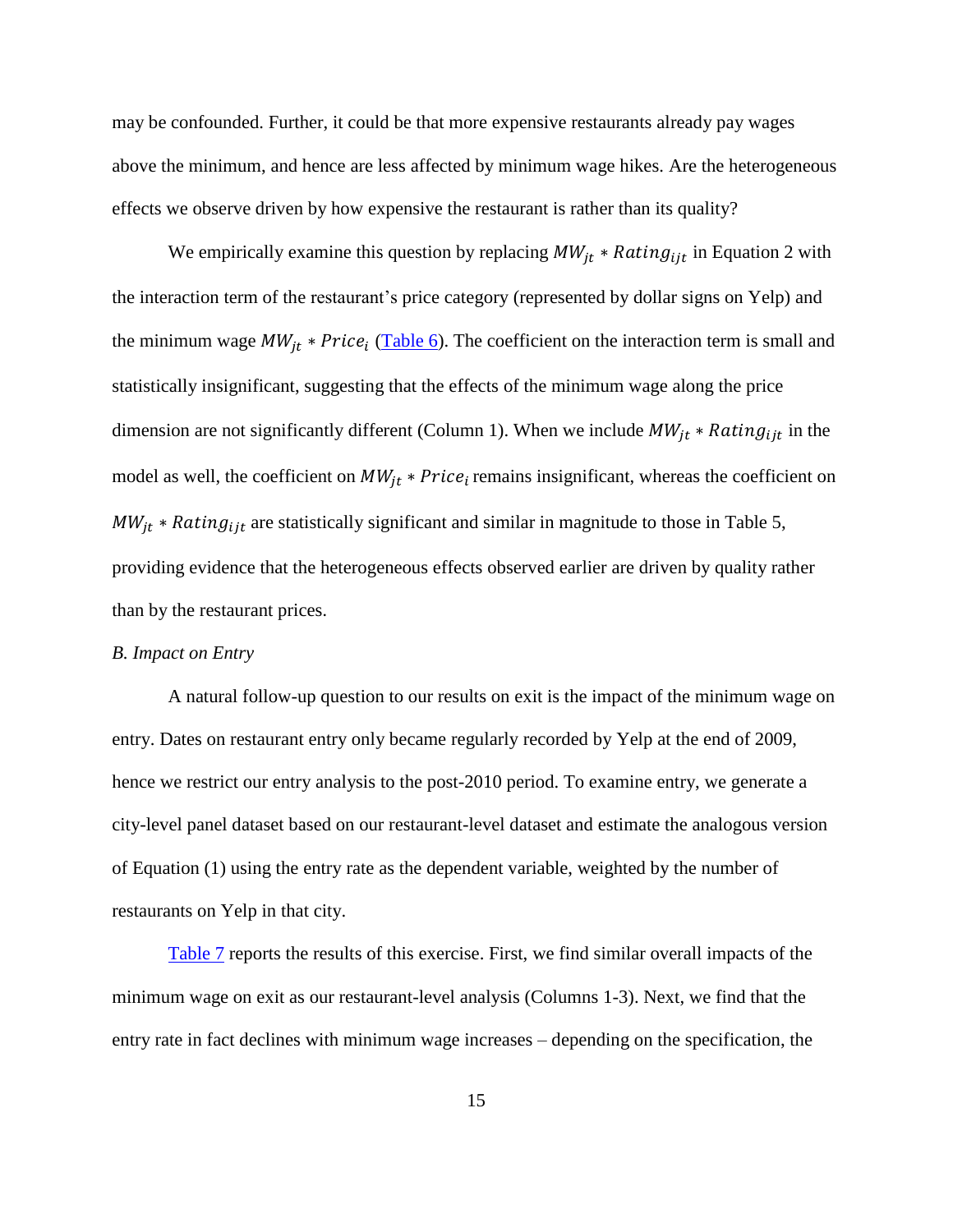entry rate declines by 0.025 to 0.045 percentage points from a base of 0.6 percent from a \$1 increase in the minimum wage, corresponding to an approximate 4 to 6 percent reduction. The number of restaurants per capita falls as expected, but the estimates are not statistically significant (Columns 7-9).

Our results suggest that higher minimum wages deter entry. Previous research on entry has produced mixed findings. Using a border discontinuity approach and data from Dun and Bradstreet Marketplace files, Rohlin (2011) finds that minimum wages hikes implemented between 2003 and 2006 discouraged firm entry – a \$1 increase in the minimum wage decreased the share of new establishments in an area relative to its comparison area by approximately 6 percent. Draca and Machin (2011) find some suggestive evidence that net entry rates decline after the imposition of a national minimum wage in the United Kingdom. In contrast, Aaronson et al. (forthcoming) finds that a 10 percent increase in the minimum wage increases the entry rate by roughly 14 percent from a mean of 8.7 percent using a similar border discontinuity approach and QCEW data.

#### *C. Impact on Survival*

In addition to the overall monthly likelihood of exit, we examine the effect of the minimum wage on restaurant time to exit. Since this relies on accurate coding of entry dates, we also restrict the analysis to after 2010. We estimate a survival model where the dependent variable is time to exit using a Weibull distribution (Table 8). The coefficients indicate that overall, the minimum wage increases the hazard rate, but the estimates are not statistically significant (Columns 1 and 3). However, when we interact the minimum wage with the restaurant's rating, we can see that the coefficient on the interaction term of minimum wage (or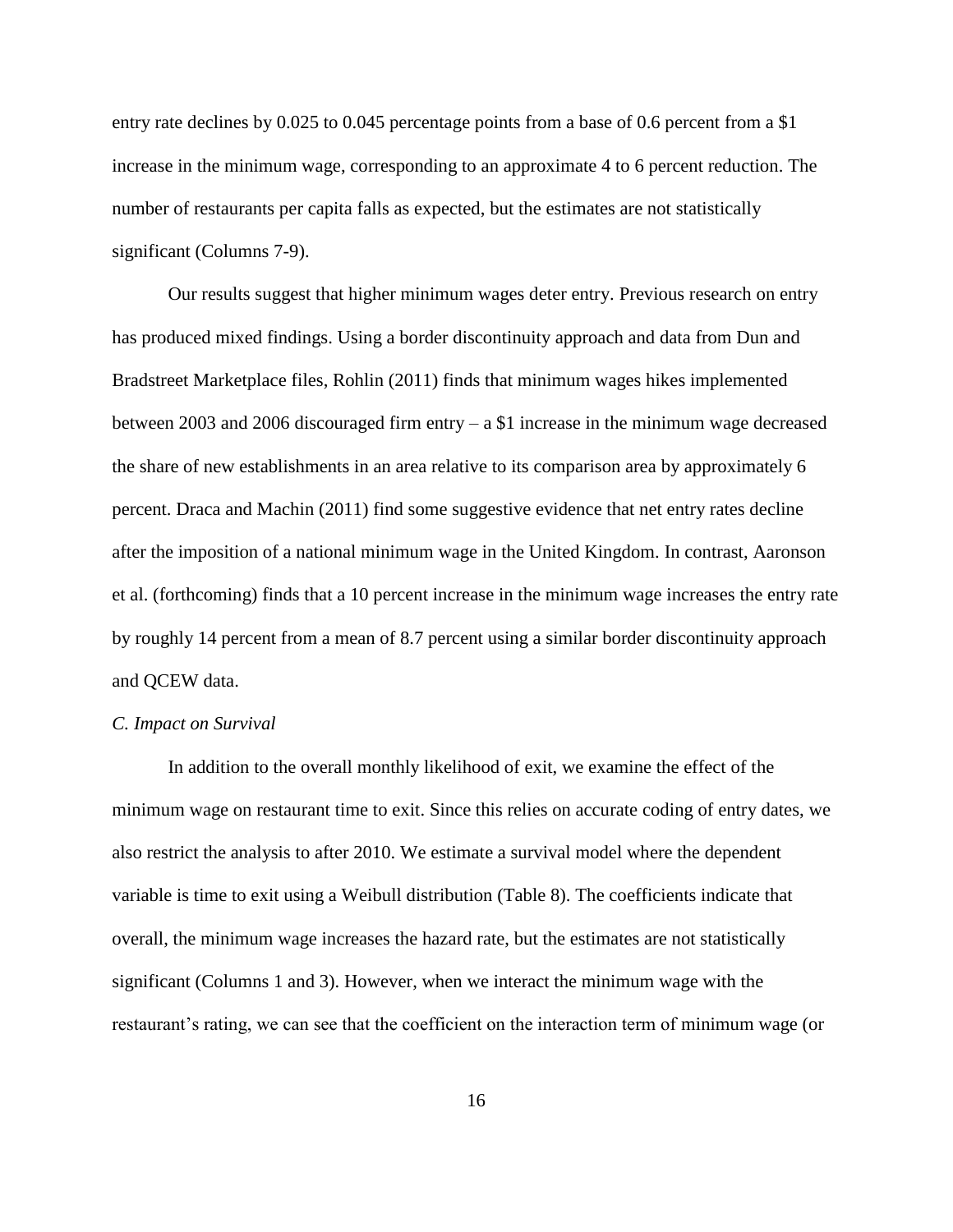gap) with rating is negative and statistically significant, suggesting that the speed to exit is accelerated for poorly rated restaurants (Columns 2 and 4).

#### **V. Discussion**

This paper presents several new findings. First, we provide suggestive evidence that higher minimum wage increases overall exit rates among restaurants, where a \$1 increase in the minimum wage leads to approximately a 4 to 10 percent increase in the likelihood of exit, although statistical significance falls with the inclusion of time-varying county-level characteristics and city-specific time trends. This is qualitatively consistent but smaller than what Aaronson et al. (forthcoming) find; they show that a 10 percent raise in the minimum wage increases firm exit by approximately 24 percent from a base of 5.7 percent. Differences in sample and specifications may account for the differences between our study and theirs.

Next, we examine heterogeneous impacts of the minimum wage on restaurant exit by restaurant quality. The textbook competitive labor market model assumes identical workers and firms who therefore are equally likely to share in the minimum-wage generated employment and profit losses. However, models that depart from the standard competitive model to allow for heterogeneous workers and firms suggest that a minimum wage increase would cause the lowest productivity firms to exit the market (Albrecht & Axell, 1984; Eckstein & Wolpin, 1990; Flinn, 2006). We show that there is, in fact, considerable and predictable heterogeneity in the effects of the minimum wage, and that the impact on exit is concentrated among lower quality restaurants, which are already closer to the margin of exit. This suggests that the ability of firms to adjust to minimum wage changes could differ depending on firm quality. Finally, we provide evidence that higher minimum wages deter entry, and hastens the time to exit among poorly rated restaurants.

17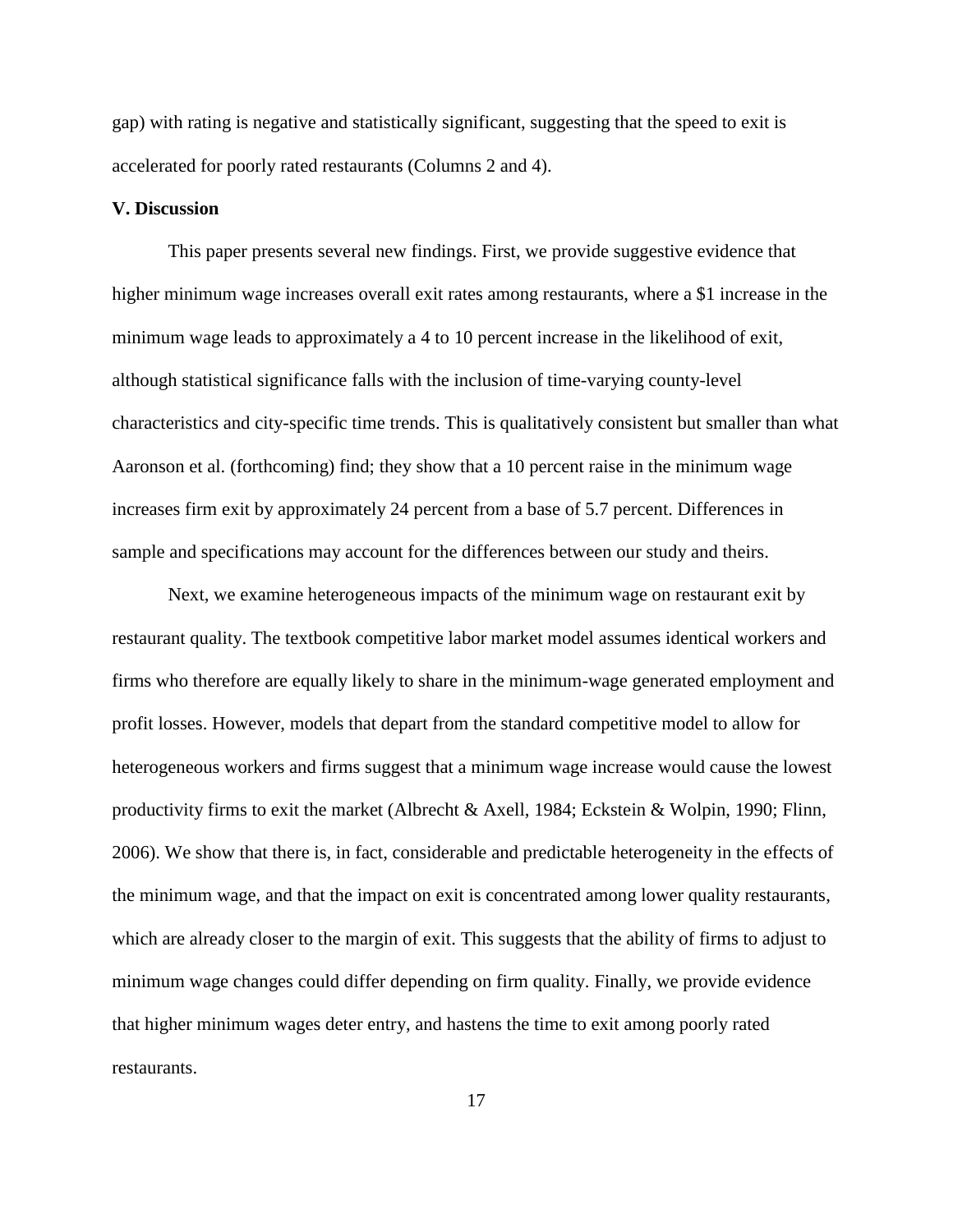Our findings suggest directions for future research. First, because most minimum wage changes in our sample are relatively new, our results should be considered short-term impacts. Second, while we find that the minimum wage reduces net entry slightly, it is unclear how employment would be affected given that the scale of entering or incumbent restaurants could change.<sup>10</sup> Third, our results raise the possibility that higher rated restaurants may adjust to higher minimum wages through other channels, such as substituting toward higher productivity workers when faced with a minimum wage (Horton, 2017), especially if higher quality restaurants are able to assortatively match with more productive workers (Eeckhout & Kircher, 2011; Mendes et al., 2010).

Our results also demonstrate the potential for digital exhaust from online platforms to complement standard data sources to provide unique insight in policy evaluations. Glaeser et al (forthcoming) hypothesize that data from online platforms might provide dependent variables that are more granular and closer to real time, as well as independent variables that provide insight into dimensions of markets that were previously unobservable. Our analysis provides a case study in this, showing how digital exhaust from Yelp can further our understanding of the impact of the minimum wage.

 $\overline{a}$ 

 $10$  The limited existing evidence on the interaction effect of firm dynamics and employment has been mixed. Anderson et al. (forthcoming) find the minimum wage increases exit (and entry) but do not find any impacts on employment. Draca and Machin (2011) find some evidence that minimum wages decreases net entry but no significant effects on employment.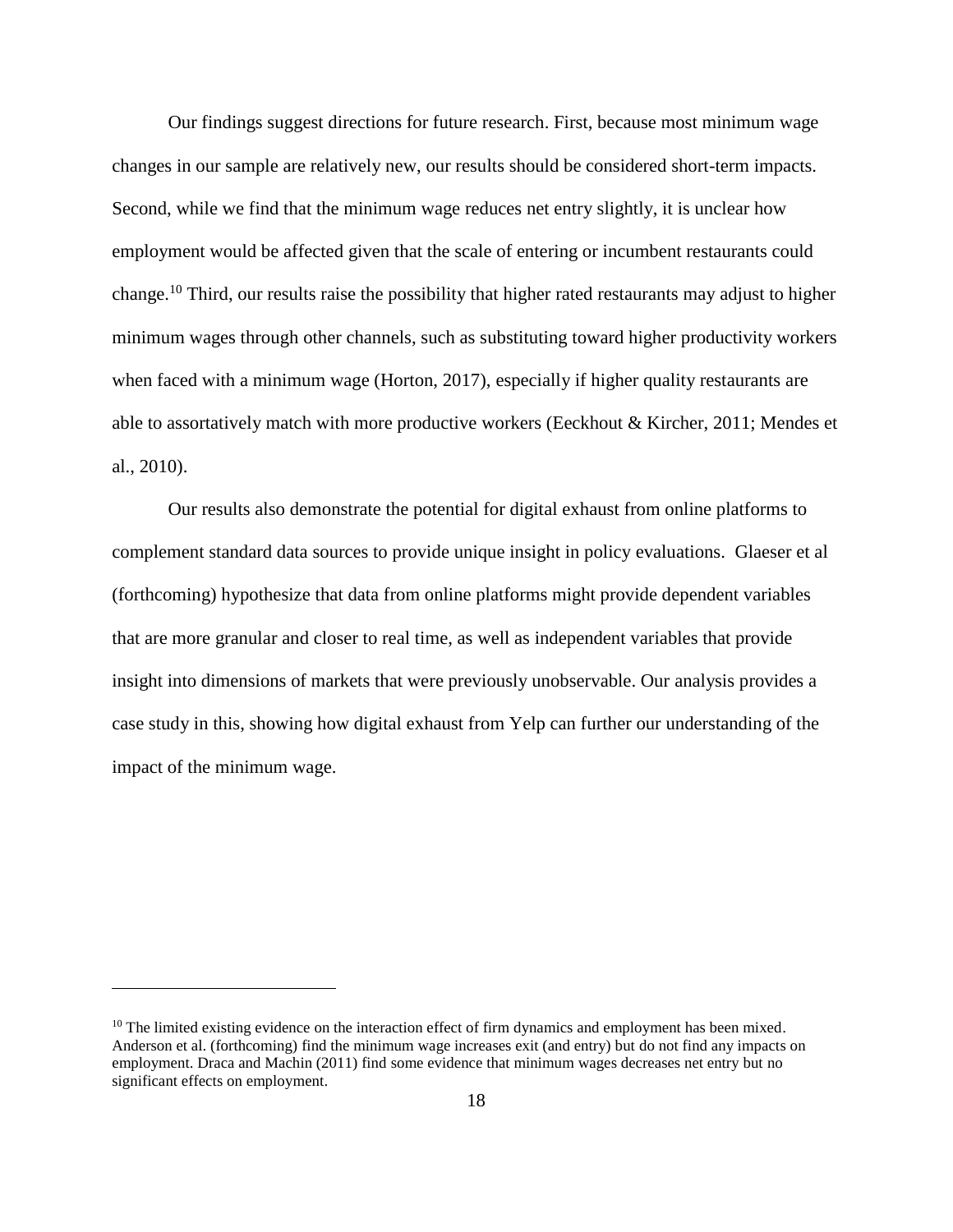#### **References**

- Aaronson, D. (2001). Price pass-through and the minimum wage. *Review of Economics and statistics*, *83*(1), 158-169.
- Aaronson, D., French, E., & MacDonald, J. (2008). The minimum wage, restaurant prices, and labor market structure. *Journal of Human Resources*, 43(3), 688-720.
- Aaronson, D., French, E., Sorkin, I., & To, T. (forthcoming). Industry Dynamics and the Minimum Wage: A Putty-Clay Approach. *International Economic Review.*
- Albrecht, J. W., & Axell, B. (1984). An equilibrium model of search unemployment. *Journal of Political Economy*, 92(5), 824-840.
- Allegretto, S. & Reich, M. (2016). Are local minimum wages absorbed by price increases? Estimates from internet-based restaurant menus. *IRLE Working Paper No. 124-15*.
- Belman, D. & Wolfson, P. J. (2014). *What Does the Minimum Wage Do?*. Kalamazoo, MI: W.E. Upjohn Institute for Employment Research.
- Card, D. & Krueger, A. B. (1994) Minimum wages and employment: a case study of the fastfood industry in New Jersey and Pennsylvania. *American Economic Review,* 84(4), 772-793.
- Card, D. and A. B. Krueger. "Minimum Wages And Employment: A Case Study Of The Fast-Food Industry In New Jersey And Pennsylvania: Reply," American Economic Review, 2000, v90(5,Dec), 1397-1420.
- Cline Research Group. (2003). Restaurant Failure Rate Study. Retrieved from https://www.restaurantowner.com/public/263.cfm
- Draca, M., Machin, S., & Van Reenen, J. (2011). Minimum wages and firm profitability. *American Economic Journal: Applied Economics*, *3*(1), 129-151.
- Dube, A. T., Lester, W., & Reich, M. (2010). Minimum wage effects across state borders: Estimates using contiguous counties. *The Review of Economics and Statistics*, 92(4), 945- 964.
- Eckstein, Z., & Wolpin, K. I. (1990). Estimating a market equilibrium search model from panel data on individuals. *Econometrica: Journal of the Econometric Society*, 783-808.Eeckhoust, J. & Kircher, P. (2011). Identifying sorting-in theory. *Review of Economic Studies*, 78(3), 872-906.
- Eeckhout, J., & Kircher, P. (2011). Identifying sorting—in theory. *The Review of Economic Studies*, rdq034.
- Flinn, C. J. (2006). Minimum wage effects on labor market outcomes under search, matching, and endogenous contact rates. *Econometrica*, *74*(4), 1013-1062.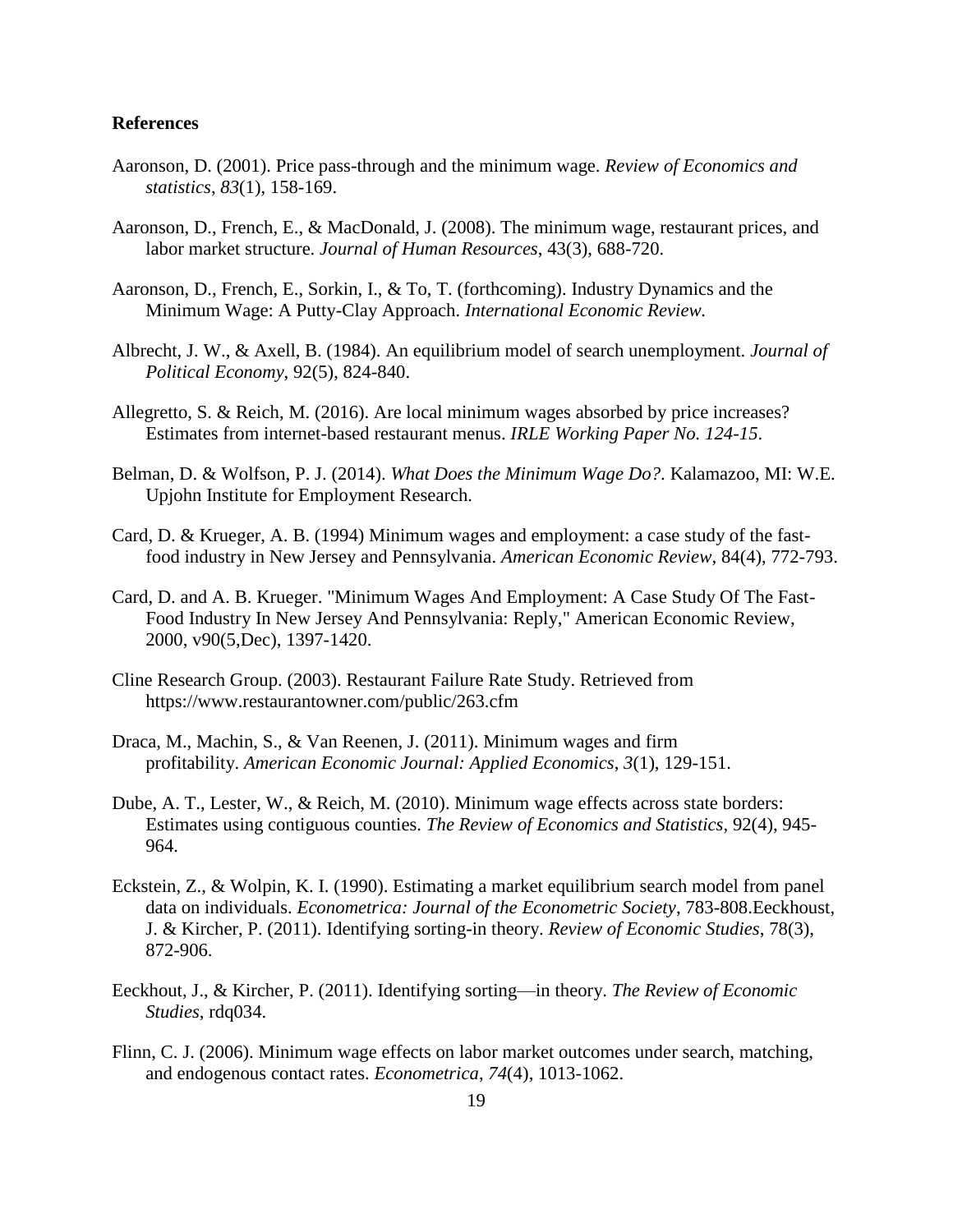- Glaeser, E., Kominers, S., Luca, M., & Naik, N. (forthcoming) Big data and big cities: The promises and limitations of improved measures of urban life
- Horton, J. J. (2017). Price floors and employer preferences: Evidence from a minimum wage experiment. Working paper.
- Katz, L. F., & Krueger, A. B. (1992). The effect of the minimum wage on the fast food industry. *Industrial and Labor Relations Review,* 46(1), 6-21.
- Luca, M. (2011). Reviews, reputation, and revenue: The case of Yelp.com. Harvard Business School NOM Unit Working Paper 12-016, 1-40.
- Luca, M., & Zervas, G. (2016). Fake it till you make it: reputation, competition, and Yelp review fraud. *Management Science*, 62(12), 3412-3427.
- Mendes, R., van den Berg, G. J., & Lindeboom, M. (2010). An empirical assessment of assortative matching in the labor market. *Labour Economics*, 17(6), 919-929.
- Neumark, D., & Wascher, W. (2000). Minimum wages and employment: A case study of the fast-food industry in New Jersey and Pennsylvania: Comment. *The American Economic Review*, *90*(5), 1362-1396
- Neumark, D. & Wascher, W. (2007) Minimum wage and employment In W.K. Viscusi (Ed.), *Foundations and Trends in Microeconomics* Vol 3 No. 1-2 (pp 1-182). Boston, MA: Now Publishers.
- Parsa, H. G., Self, J. T., Njite D., & King, T. (2005) Why restaurants fail. *Cornell Hotel and Restaurant Administration Quarterly*, 46(3), 304-322.
- U.S. Bureau of Labor Statistics. (2016a). *Characteristics of minimum wage workers, 2015*. BLS Report 1061. Retrieved from https://www.bls.gov/opub/reports/minimumwage/2015/pdf/home.pdf
- U.S. Bureau of Labor Statistics. (2016b). *Occupational employment and wages, May 2015*. Retrieved from https://www.bls.gov/oes/current/oes350000.htm
- U.S. Census Bureau. (2014). *Data by enterprise employment size.* Retrieved from https://www.census.gov/data/tables/2014/econ/susb/2014-susb-annual.html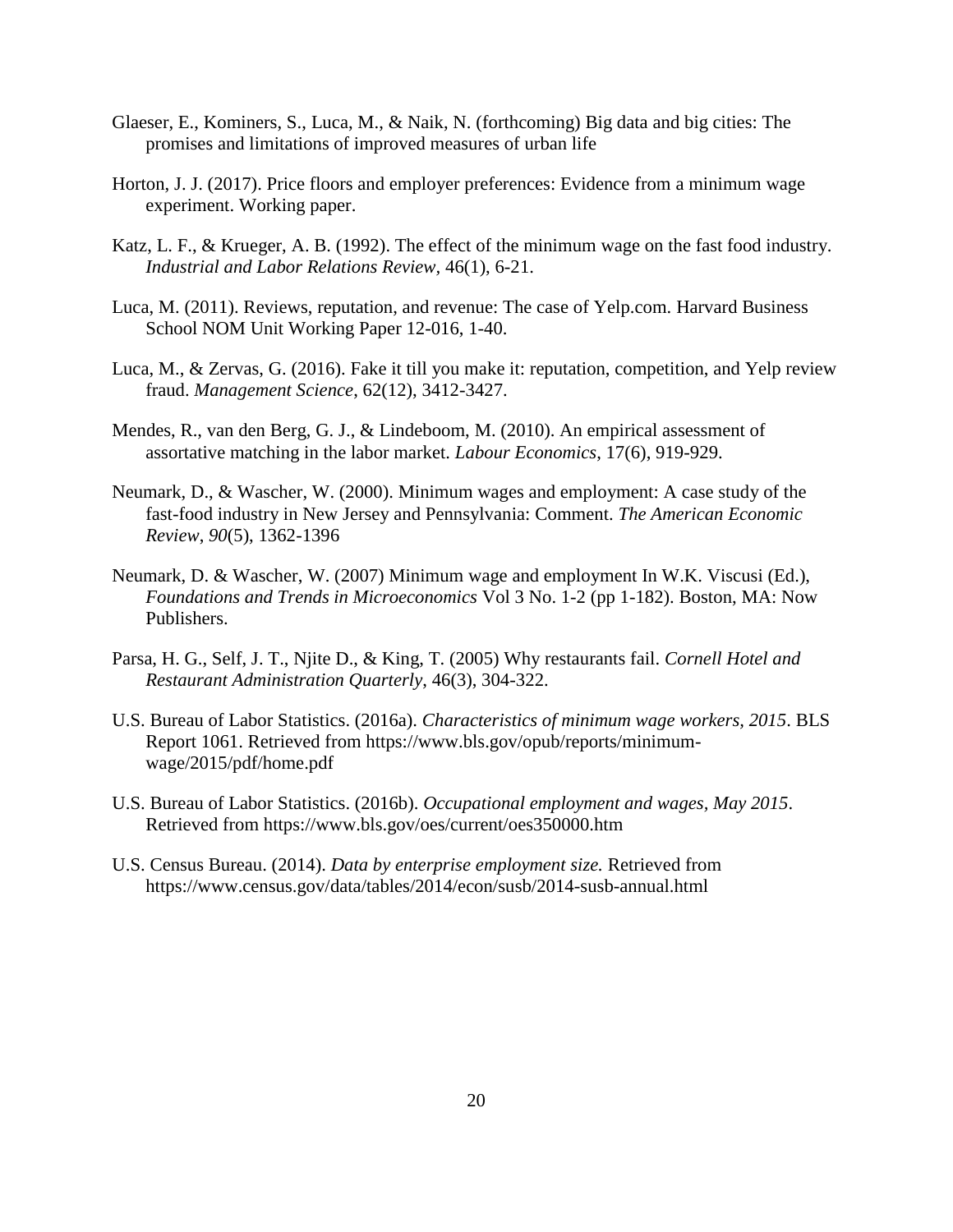

<span id="page-22-0"></span>**Figure 1. Minimum wage increases in the San Francisco Bay Area**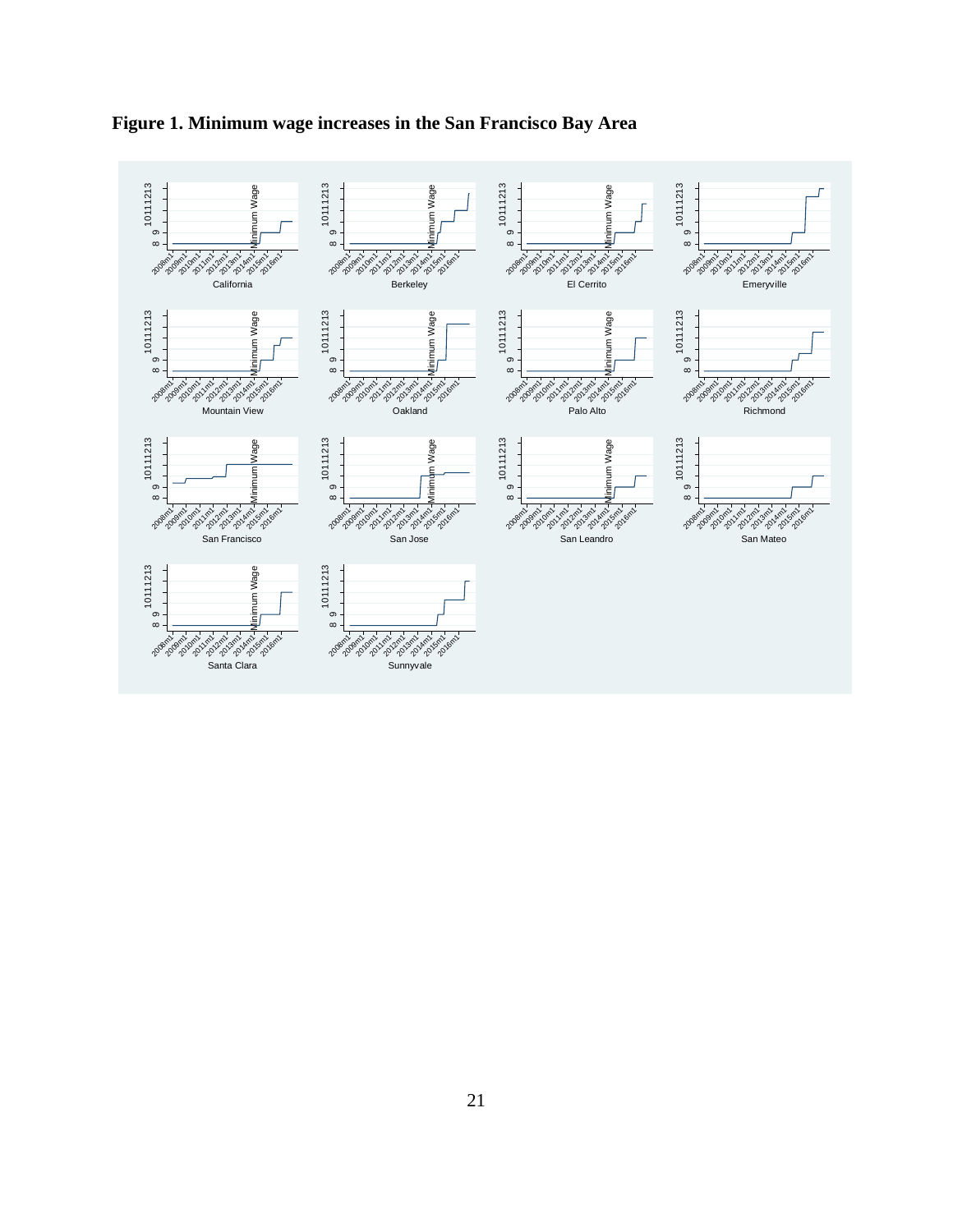<span id="page-23-1"></span>

<span id="page-23-0"></span>**Figure 2a. Overall distribution of Yelp ratings**

**Figure 2b. Closed restaurants have lower ratings**

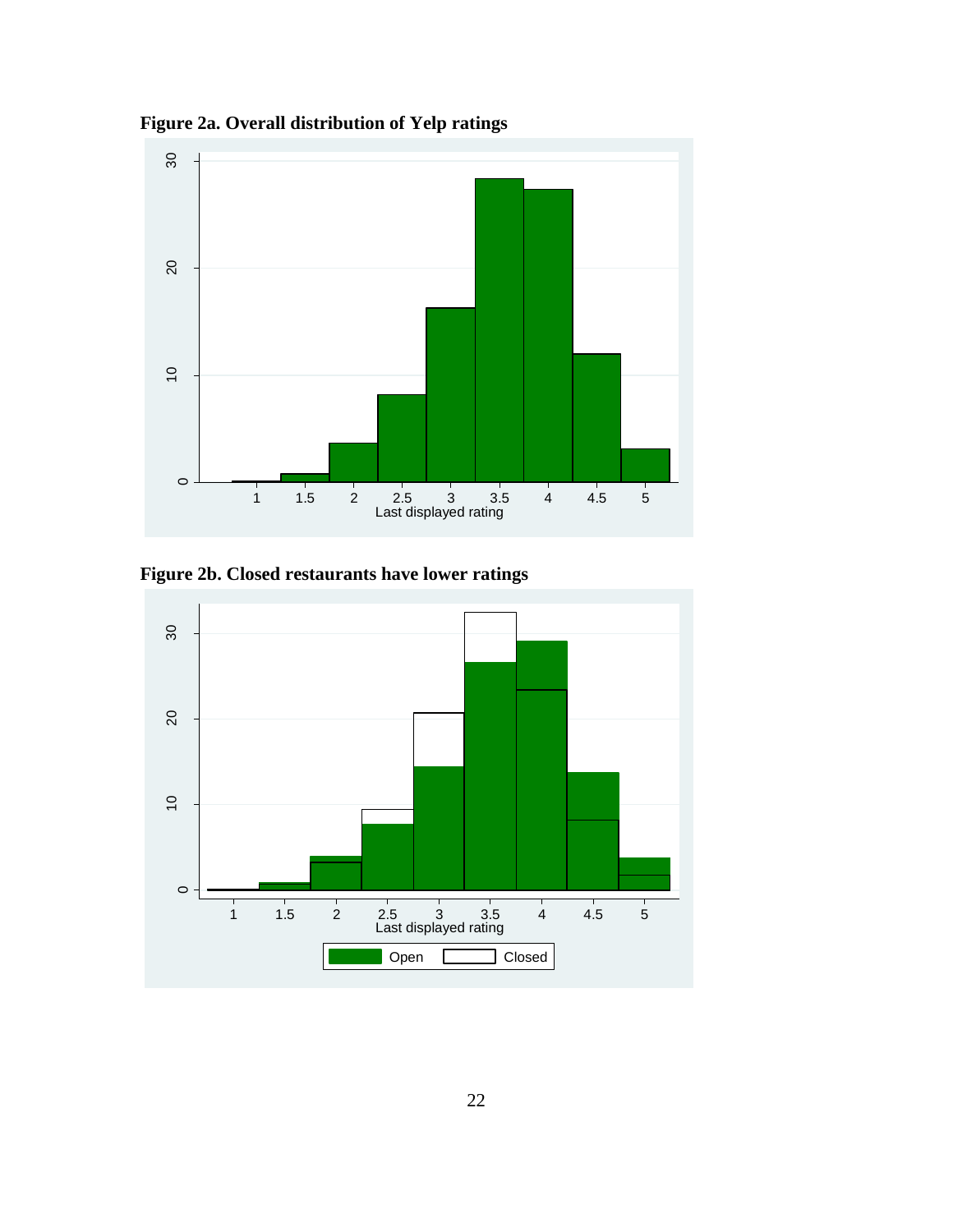

<span id="page-24-0"></span>**Figure 3. Lower rated restaurants are more likely to exit**

Note: This figure plots the monthly likelihood of exit at each Yelp rating.

<span id="page-24-1"></span>**Figure 4. Minimum wage and likelihood of exit**



Note: This figure plots the simple means of the likelihood of exit at each minimum wage.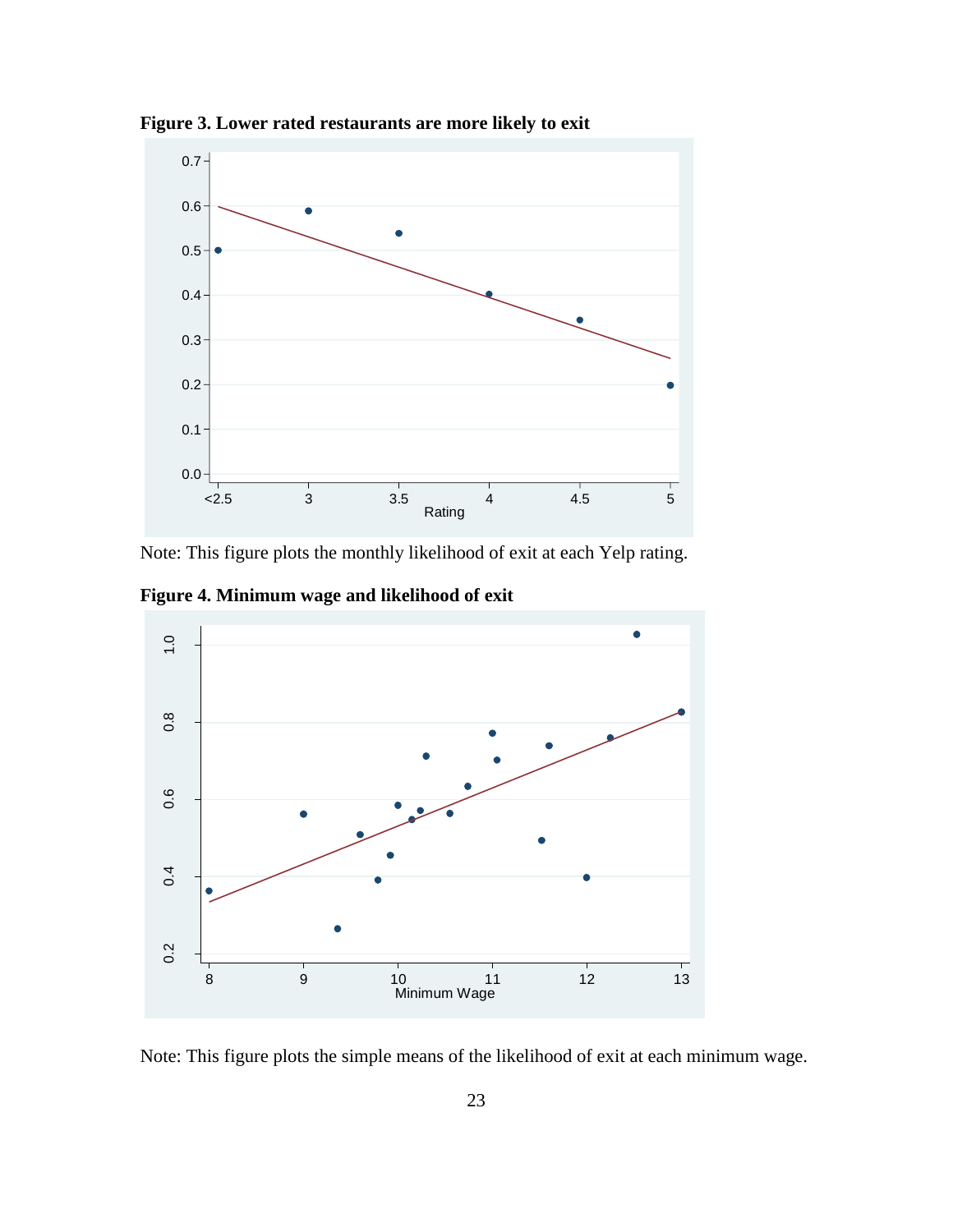

<span id="page-25-0"></span>**Figure 5. Minimum wage and likelihood of exit (within city)**

Note: This figure plots the simple means of the residuals of regressing the likelihood of exit on city fixed effects at each minimum wage.

<span id="page-25-1"></span>**Figure 6. Minimum wage increases exit, but more so for worse restaurants**

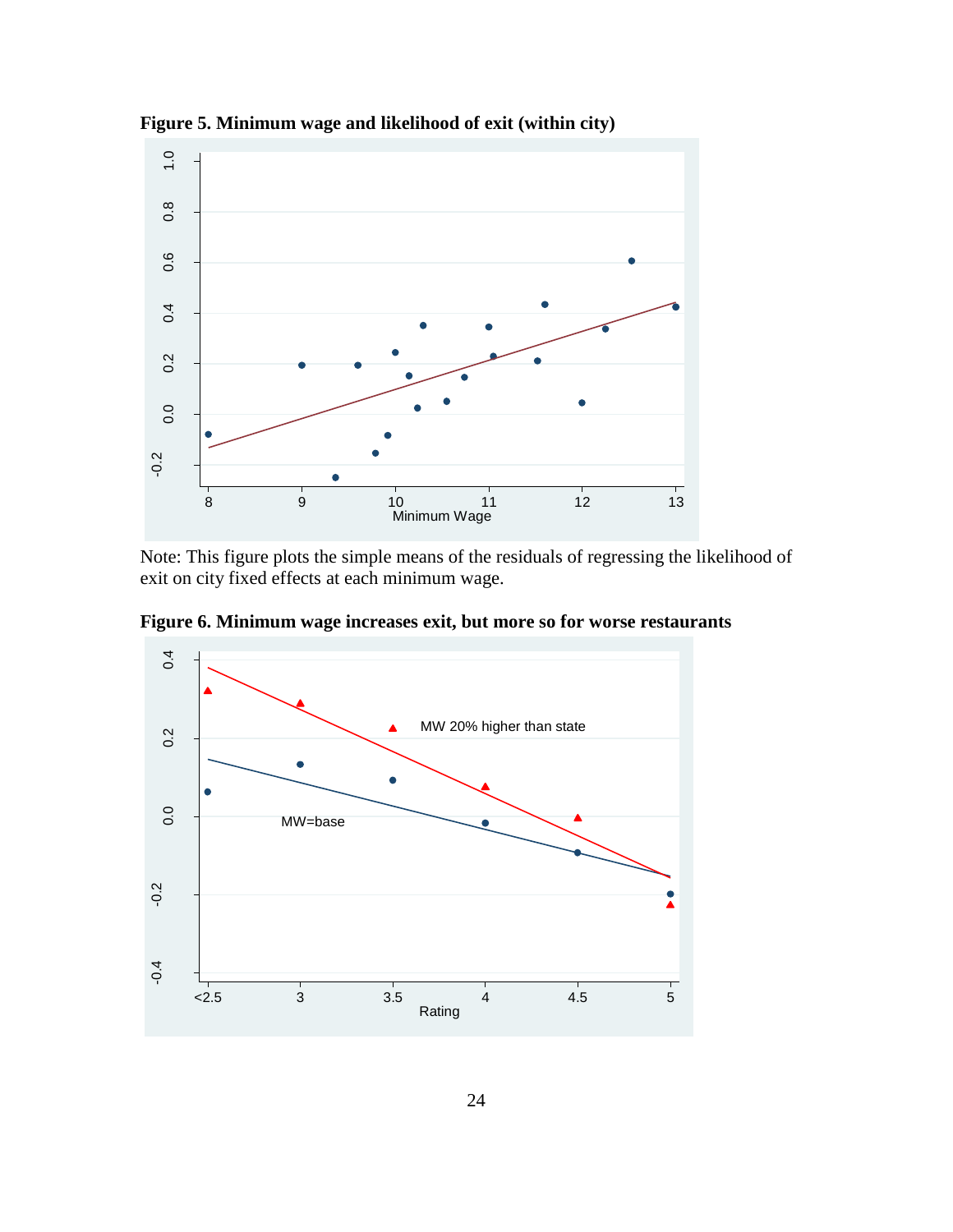

**Figure 7. Predicted likelihoods of exit by minimum wage and rating**

<span id="page-26-0"></span>Note: This figure plots the predicted likelihood of exit by rating and the percent increase of local minimum wage above the state mandate based on the estimates from Table 4 Column 5.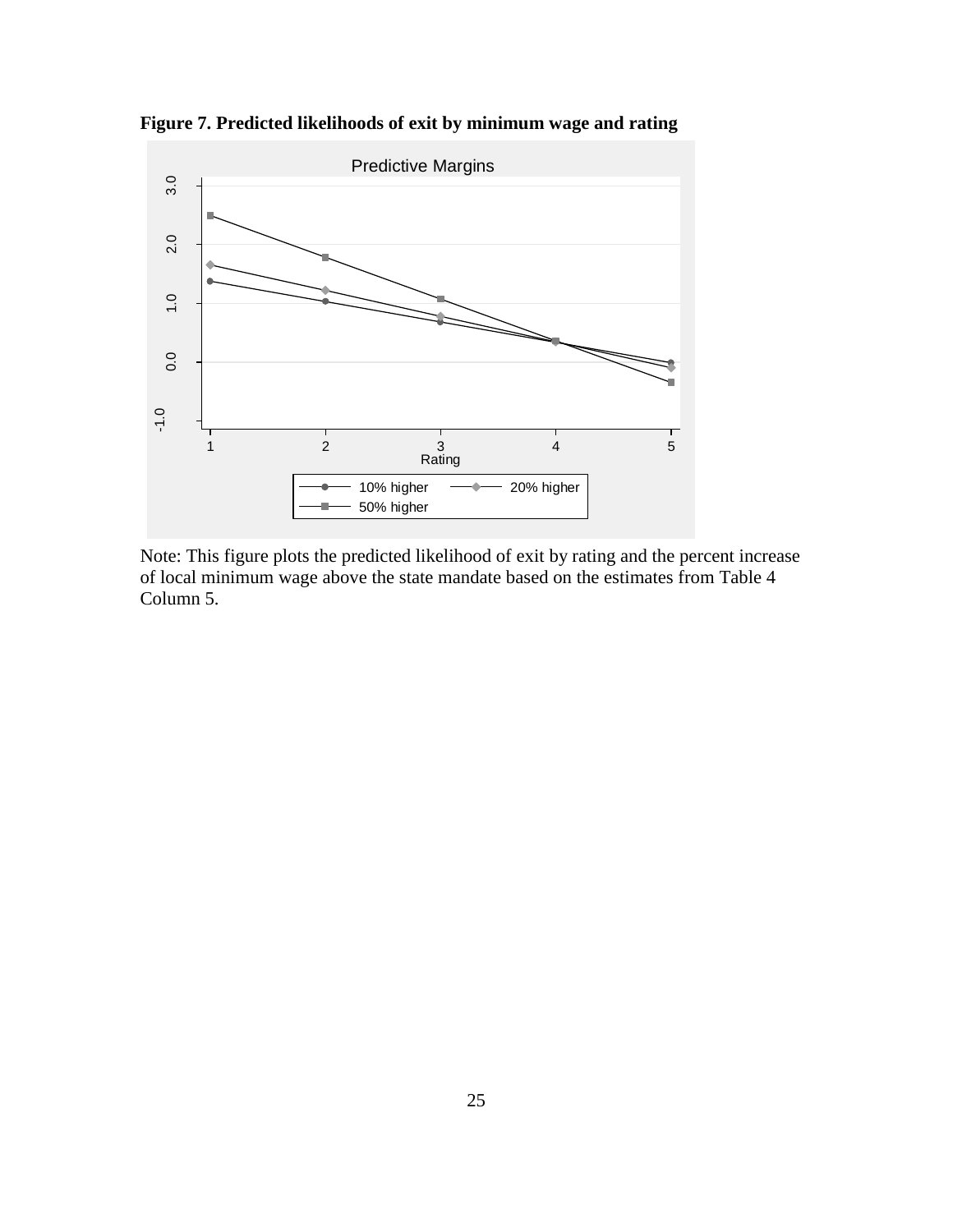# **Table 1. Descriptive statistics**

| <b>Number of restaurants</b> | 35,173    |
|------------------------------|-----------|
| <b>Number of ratings</b>     | 2,392,766 |

**Panel A: Summary statistics at the restaurant level (at time of last appearance in panel)**

|                             |             | <b>Std</b> |                |            |        |
|-----------------------------|-------------|------------|----------------|------------|--------|
| <b>Variable</b>             | <b>Mean</b> | Dev        | Min            | <b>Max</b> | Obs.   |
| Total number of ratings     | 184.4       | 327.1      | 10             | 9781       | 35,173 |
| Rating                      | 3.564       | 0.691      |                | 5          | 35,173 |
| Closed                      | 0.301       | 0.459      | $\overline{0}$ |            | 35,173 |
| Price category              | 1.588       | 0.603      |                | 4          | 35,173 |
| Age of restaurants (months) | 67.73       | 36.52      | 1              | 107        | 35,173 |
| Minimum wage $(\$)$         | 10.49       | 1.534      | 8              | 13         | 35,173 |
| Percent higher than state   |             |            |                |            |        |
| mw(%)                       | 9.839       | 12.84      | 0              | 36         | 35,173 |

# **Panel B: Summary statistics at the restaurant-month level**

|                                    |             | <b>Std</b> |                |            |           |
|------------------------------------|-------------|------------|----------------|------------|-----------|
| <b>Variable</b>                    | <b>Mean</b> | Dev        | Min            | <b>Max</b> | Obs.      |
| Incoming ratings                   | 3.535       | 1.105      |                | 5          | 1,430,061 |
| Number of incoming ratings         | 2.454       | 4.790      | $\overline{0}$ | 690        | 2,383,558 |
| Average running rating             | 3.570       | 0.707      |                | .5         | 2,376,580 |
| Exited $(\% )$                     | 0.464       | 6.792      | $\overline{0}$ | 100        | 2,392,766 |
| Minimum wage $(\$)$                | 9.033       | 1.291      | 8              | 13         | 2,392,766 |
| Percent higher than state<br>mw(%) | 7.346       | 11.77      | $\overline{0}$ | 36.1       | 2,392,766 |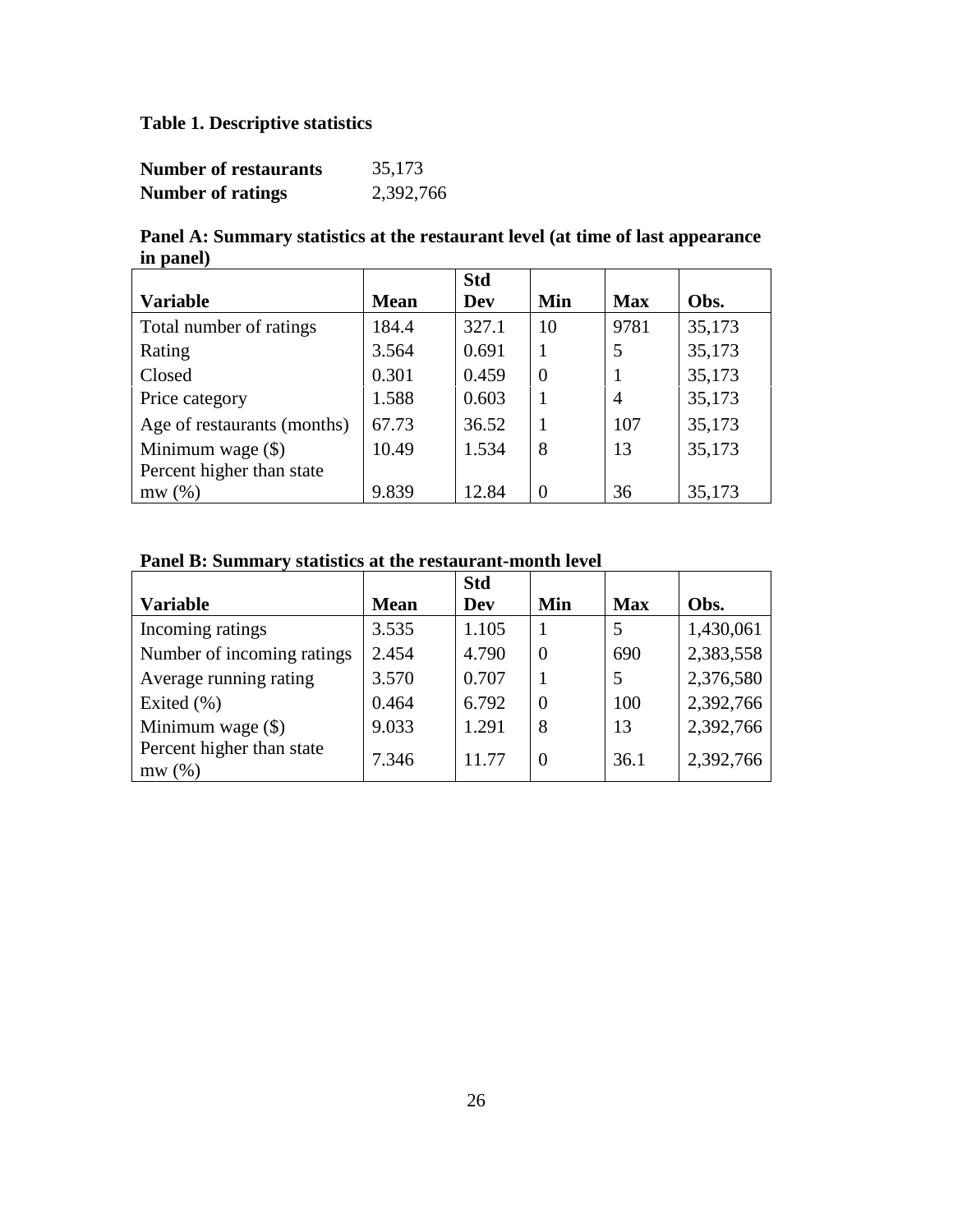|                                        | <b>Likelihood of Exit</b><br>(Mean = 0.4%) |              |              |              |              |  |  |
|----------------------------------------|--------------------------------------------|--------------|--------------|--------------|--------------|--|--|
|                                        | (1)                                        | (2)          | (3)          | (4)          | (5)          |  |  |
| Rating                                 | $-0.0938***$                               | $-0.2893***$ | $-0.2910***$ | $-0.2935***$ | $-0.2917***$ |  |  |
|                                        | (0.0116)                                   | (0.0277)     | (0.0287)     | (0.0280)     | (0.0290)     |  |  |
|                                        |                                            |              |              |              |              |  |  |
| <b>Restaurant FE</b>                   |                                            | X            | X            | X            | x            |  |  |
| Calendar FE                            |                                            | X            | X            | X            | x            |  |  |
| Time-varying county<br>characteristics |                                            |              | X            | X            | x            |  |  |
| City-specific time trend               |                                            |              |              | X            |              |  |  |
| County-year FE                         |                                            |              |              |              | x            |  |  |

# <span id="page-28-0"></span>**Table 2. Are lower rated restaurants more likely to exit?**

Standard errors are clustered at the city level

Number of observations = 2,392,766

Calendar fixed effects = dummies for season and year

#### <span id="page-28-1"></span>**Table 3. Overall minimum wage effects on restaurant exit**

|                                        | <b>Likelihood of Exit</b> |           |          |                           |            |  |  |
|----------------------------------------|---------------------------|-----------|----------|---------------------------|------------|--|--|
|                                        | (Mean = $0.4\%$ )         |           |          |                           |            |  |  |
|                                        | (1)                       | (2)       | (3)      | (4)                       | (5)        |  |  |
| Panel A: Minimum Wage                  | $0.0929***$               | 0.0444    | 0.0174   | $-0.0132$                 | 0.0263     |  |  |
|                                        | (0.0079)                  | (0.0284)  | (0.0197) | (0.0134)                  | (0.0181)   |  |  |
| Panel B: Gap                           | $0.0062***$               | $0.0045*$ | 0.0026   | 0.0016                    | $0.0040**$ |  |  |
|                                        | (0.0006)                  | (0.0024)  | (0.0019) | (0.0017)                  | (0.0018)   |  |  |
| <b>Restaurant FE</b>                   |                           | X         | X        | X                         | X          |  |  |
| Calendar FE                            |                           | X         | X        | X                         | X          |  |  |
| Time-varying county<br>characteristics |                           |           | X        | $\boldsymbol{\mathsf{x}}$ | X          |  |  |
| City-specific time trend               |                           |           |          | X                         |            |  |  |
| County-year FE                         |                           |           |          |                           | X          |  |  |

Standard errors are clustered at the city level

Gap is a measure of the proportional increase of the city minimum wage over the state mandate

Number of observations = 2,392,766

Calendar fixed effects = dummies for season and year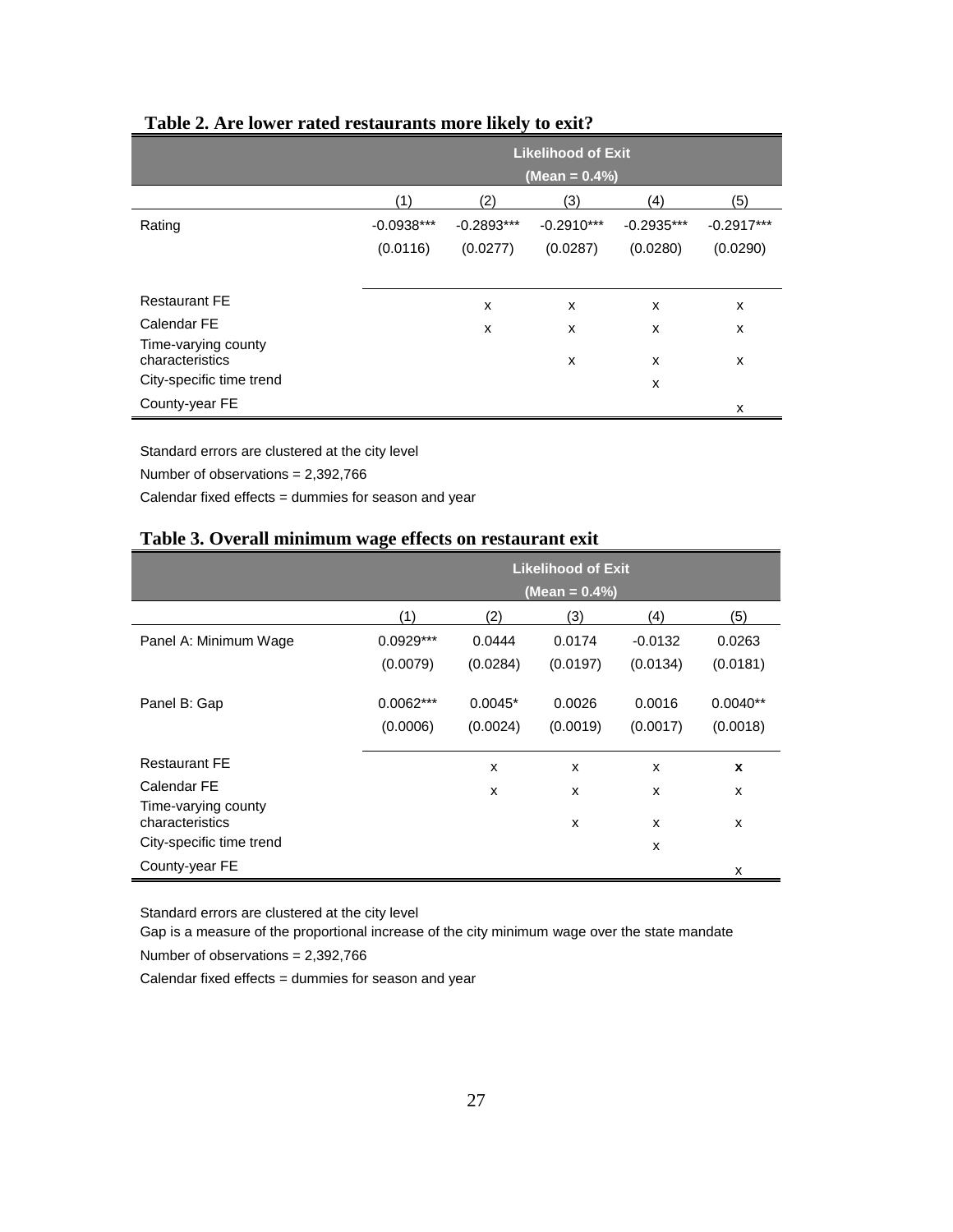|                                        | Likelihood of Exit (%) |              |               |              |              |  |  |
|----------------------------------------|------------------------|--------------|---------------|--------------|--------------|--|--|
|                                        |                        |              | (Mean = 0.4%) |              |              |  |  |
|                                        | (1)                    | (2)          | (3)           | (4)          | (5)          |  |  |
| Minimum wage                           | $0.1639***$            | 0.2336***    | $0.2047***$   | $0.1746**$   | $0.2148***$  |  |  |
|                                        | (0.0208)               | (0.0786)     | (0.0730)      | (0.0696)     | (0.0732)     |  |  |
| Rating                                 | 0.0653                 | 0.1598       | 0.1521        | 0.1514       | 0.1526       |  |  |
|                                        | (0.0547)               | (0.1341)     | (0.1387)      | (0.1406)     | (0.1403)     |  |  |
| Minimum Wage * Rating                  | $-0.0190***$           | $-0.0527***$ | $-0.0520***$  | $-0.0522***$ | $-0.0521***$ |  |  |
|                                        | (0.0064)               | (0.0165)     | (0.0171)      | (0.0172)     | (0.0174)     |  |  |
|                                        |                        |              |               |              |              |  |  |
| <b>Restaurant FE</b>                   |                        | X            | X             | $\mathsf{x}$ | X            |  |  |
| Calendar FE                            |                        | X            | X             | X            | x            |  |  |
| Time-varying county<br>characteristics |                        |              | X             | $\mathsf{x}$ | x            |  |  |
| City-specific time trend               |                        |              |               | X            |              |  |  |
| County-year FE                         |                        |              |               |              | X            |  |  |

# <span id="page-29-0"></span>**Table 4. Heterogeneous effects of the minimum wage as a dollar measure**

Standard errors are clustered at the city level

Number of observations = 2,370,963

l.

Calendar fixed effects = dummies for season and year

# <span id="page-29-1"></span>**Table 5. Heterogeneous effects of the minimum wage measured as the proportional increase above the state mandate**

<span id="page-29-2"></span>

|                                        | Likelihood of Exit (%) |              |                           |              |              |  |  |
|----------------------------------------|------------------------|--------------|---------------------------|--------------|--------------|--|--|
|                                        |                        |              | (Mean = 0.4%)             |              |              |  |  |
|                                        | (1)                    | (2)          | (3)                       | (4)          | (5)          |  |  |
| Gap                                    | $0.0170***$            | $0.0371***$  | $0.0338***$               | 0.0325***    | 0.0349***    |  |  |
|                                        | (0.0016)               | (0.0096)     | (0.0084)                  | (0.0081)     | (0.0082)     |  |  |
| Rating                                 | $-0.0831***$           | $-0.2557***$ | $-0.2589***$              | $-0.2615***$ | $-0.2597***$ |  |  |
|                                        | (0.0101)               | (0.0218)     | (0.0208)                  | (0.0207)     | (0.0206)     |  |  |
| Gap * Rating                           | $-0.0029***$           | $-0.0091***$ | $-0.0087***$              | $-0.0086***$ | $-0.0086***$ |  |  |
|                                        | (0.0004)               | (0.0021)     | (0.0019)                  | (0.0019)     | (0.0019)     |  |  |
|                                        |                        |              |                           |              |              |  |  |
| <b>Restaurant FE</b>                   |                        | X            | X                         | X            | X            |  |  |
| Calendar FE                            |                        | X            | X                         | X            | x            |  |  |
| Time-varying county<br>characteristics |                        |              | $\boldsymbol{\mathsf{x}}$ | X            | x            |  |  |
| City-specific time trend               |                        |              |                           | X            |              |  |  |
| County-year FE                         |                        |              |                           |              | x            |  |  |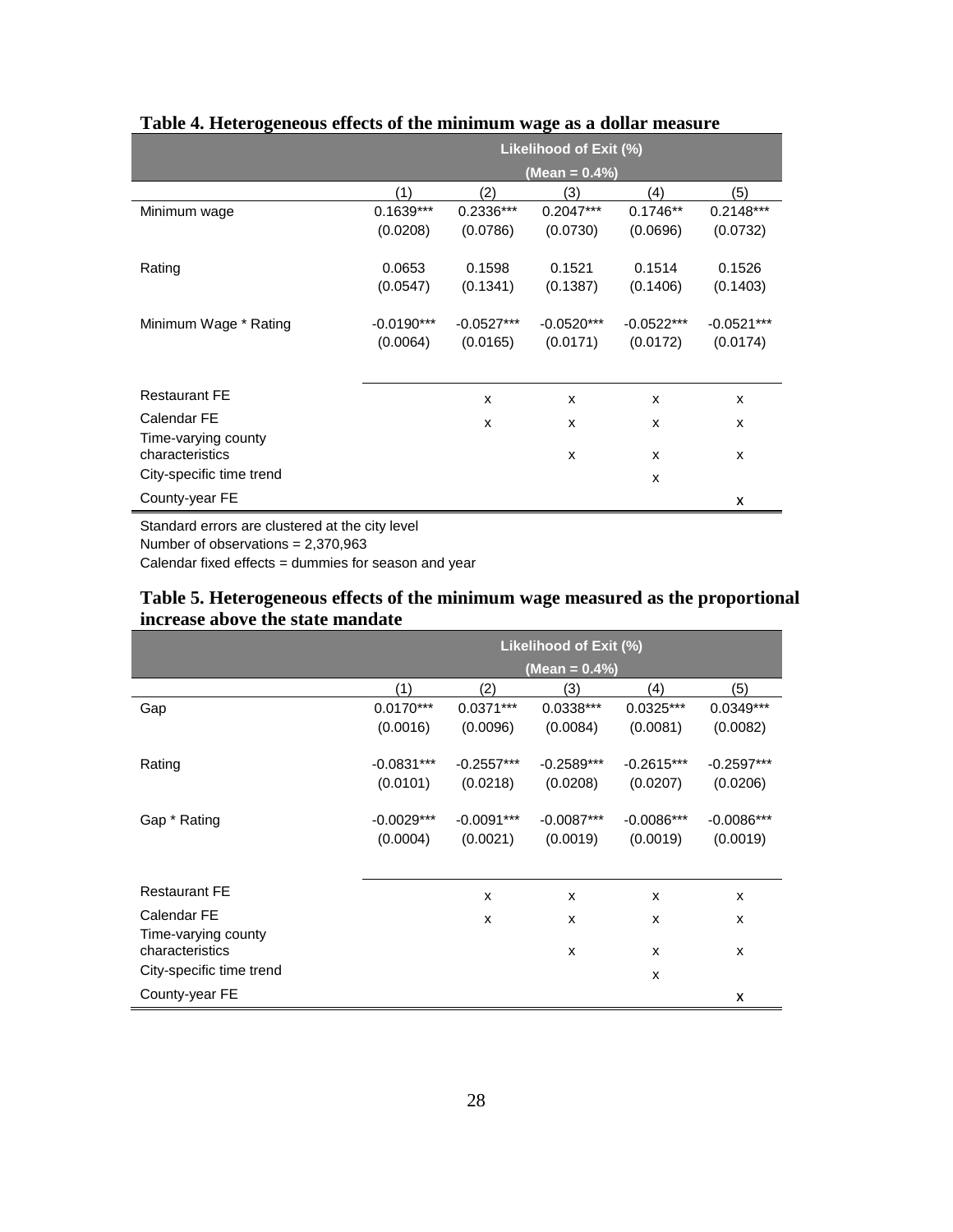|                                     | Likelihood of Exit (%) |                          |                          |                          |  |  |  |
|-------------------------------------|------------------------|--------------------------|--------------------------|--------------------------|--|--|--|
|                                     |                        |                          | 0.4                      |                          |  |  |  |
|                                     | (1)                    | (2)                      | (3)                      | (4)                      |  |  |  |
| Panel A                             |                        |                          |                          |                          |  |  |  |
| Minimum Wage                        | 0.0125                 | $0.1921**$               | $0.1654**$               | $0.2029**$               |  |  |  |
|                                     | (0.0300)               | (0.0796)                 | (0.0758)                 | (0.0803)                 |  |  |  |
| Minimum Wage * Price                | 0.0019                 | 0.0059                   | 0.0035                   | 0.0054                   |  |  |  |
|                                     | (0.0102)               | (0.0106)                 | (0.0103)                 | (0.0107)                 |  |  |  |
|                                     |                        |                          |                          |                          |  |  |  |
| Rating                              |                        | 0.1464                   | 0.1452                   | 0.1479                   |  |  |  |
|                                     |                        | (0.1424)                 | (0.1441)                 | (0.1435)                 |  |  |  |
|                                     |                        |                          |                          |                          |  |  |  |
| Minimum Wage * Rating               |                        | $-0.0516***$<br>(0.0177) | $-0.0518***$<br>(0.0178) | $-0.0519***$<br>(0.0178) |  |  |  |
|                                     |                        |                          |                          |                          |  |  |  |
| Panel B                             |                        |                          |                          |                          |  |  |  |
| Gap                                 | 0.0019                 | $0.0339***$              | $0.0330***$              | 0.0352***                |  |  |  |
|                                     | (0.0028)               | (0.0080)                 | (0.0075)                 | (0.0076)                 |  |  |  |
|                                     | $-0.0002$              | 0.0002                   | $-0.0001$                | 0.0000                   |  |  |  |
| Gap * Price                         | (0.0013)               | (0.0014)                 | (0.0013)                 | (0.0013)                 |  |  |  |
|                                     |                        |                          |                          |                          |  |  |  |
| Rating                              |                        | $-0.2607***$             | $-0.2633***$             | $-0.2616***$             |  |  |  |
|                                     |                        | (0.0211)                 | (0.0210)                 | (0.0210)                 |  |  |  |
|                                     |                        |                          |                          |                          |  |  |  |
| Gap * Rating                        |                        | $-0.0089***$             | $-0.0088***$             | $-0.0088***$             |  |  |  |
|                                     |                        | (0.0019)                 | (0.0018)                 | (0.0019)                 |  |  |  |
| <b>Restaurant FE</b>                | X                      | x                        | X                        | x                        |  |  |  |
| Calendar FE                         | x                      | x                        | x                        | x                        |  |  |  |
| Time-varying county characteristics | x                      | x                        | X                        | x                        |  |  |  |
| City-specific time trend            | X                      |                          | x                        |                          |  |  |  |
| County-year FE                      |                        |                          |                          | x                        |  |  |  |

#### **Table 6. Are results driven by restaurant prices?**

Standard errors are clustered at the city level

Price indicates the price category of the restaurant, which ranges from 1 to 4 Gap is a measure of the proportional increase of the city minimum wage over the state mandate

Number of observations = 2,370,963

Calendar fixed effects = dummies for season and year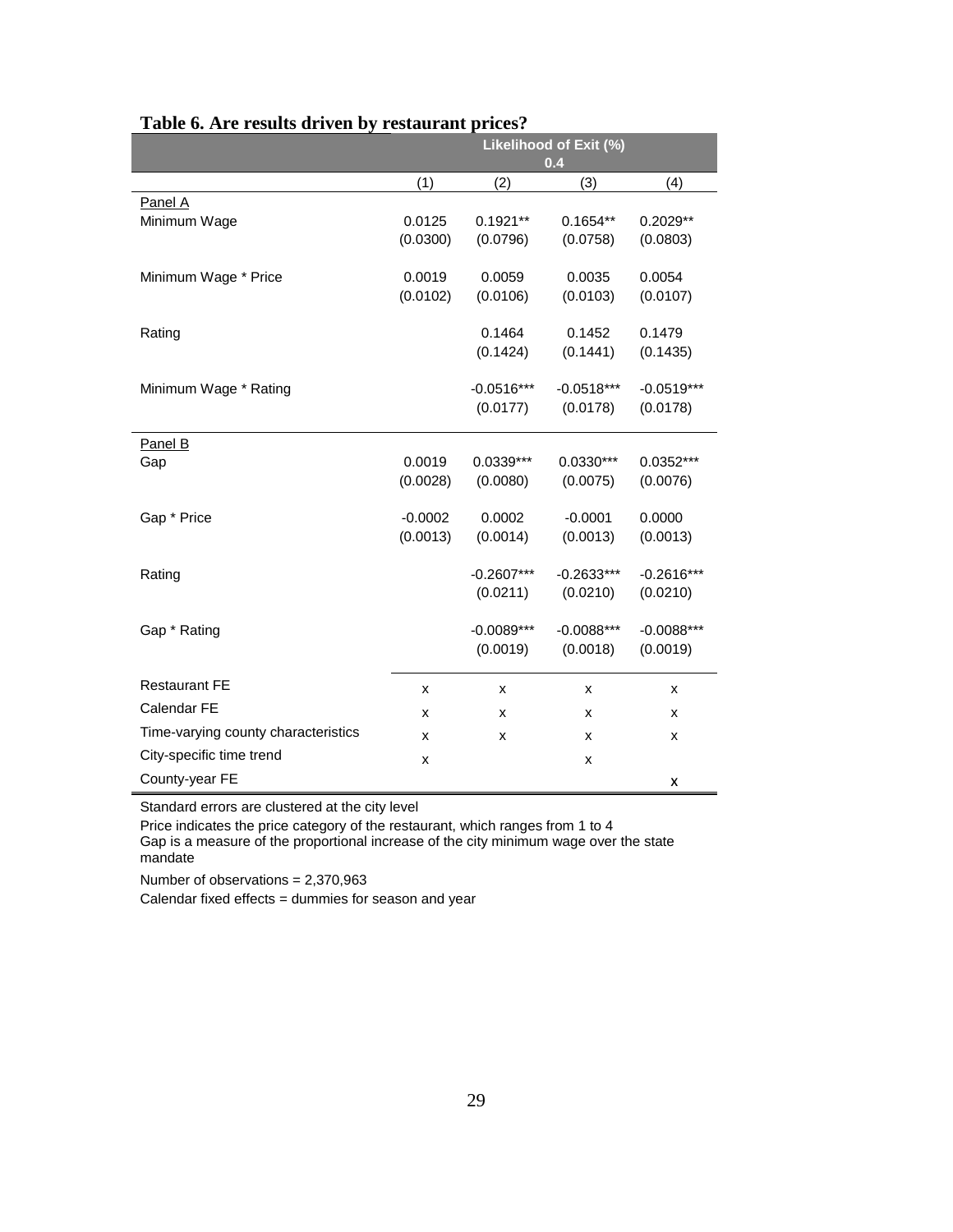# **Table 7. Minimum wage effects on exit, entry, and number of restaurants**

|                                        | Exit rate (%) |              |             | Entry rate (%) |              |              | Restaurants per 10,000 pop |           |           |
|----------------------------------------|---------------|--------------|-------------|----------------|--------------|--------------|----------------------------|-----------|-----------|
|                                        |               | (Mean = 0.4) |             | (Mean = 0.6)   |              |              | (Mean = 45.3)              |           |           |
|                                        | (1)           | (2)          | (3)         | (4)            | (5)          | (6)          | (7)                        | (8)       | (9)       |
| Minimum Wage                           | 0.0038        | $-0.0030$    | 0.0185      | $-0.0425***$   | $-0.0251*$   | $-0.0449**$  | $-0.1989$                  | $-0.1149$ | $-0.1470$ |
|                                        | (0.0116)      | (0.0126)     | (0.0138)    | (0.0139)       | (0.0146)     | (0.0193)     | (0.1478)                   | (0.1187)  | (0.1534)  |
| Gap                                    | $0.0018*$     | 0.0018       | $0.0037***$ | $-0.0035***$   | $-0.0026***$ | $-0.0041***$ | $-0.0102$                  | $-0.0026$ | $-0.0096$ |
|                                        | (0.0011)      | (0.0012)     | (0.0013)    | (0.0010)       | (0.0009)     | (0.0015)     | (0.0098)                   | (0.0079)  | (0.0117)  |
| <b>Restaurant FE</b>                   | x             | x            | x           | x              | X            | X            | x                          | X         | X         |
| Calendar FE                            | x             | x            | x           | x              | x            | x            | x                          | X         | x         |
| Time-varying county<br>characteristics | x             | x            | x           | X              | x            | X            | x                          | x         | x         |
| City-specific time trend               |               | x            |             |                | x            |              |                            | х         |           |
| County-year FE                         |               |              | x           |                |              | x            |                            |           | x         |

<span id="page-31-0"></span>Each cell represents a different regression. Regressions are weighted by the number of restaurants at the city level.

Standard errors are clustered at the city level

Gap is a measure of the proportional increase of the city minimum wage over the state mandate

Number of observations =  $8,134$ 

Calendar fixed effects = dummies for season and year